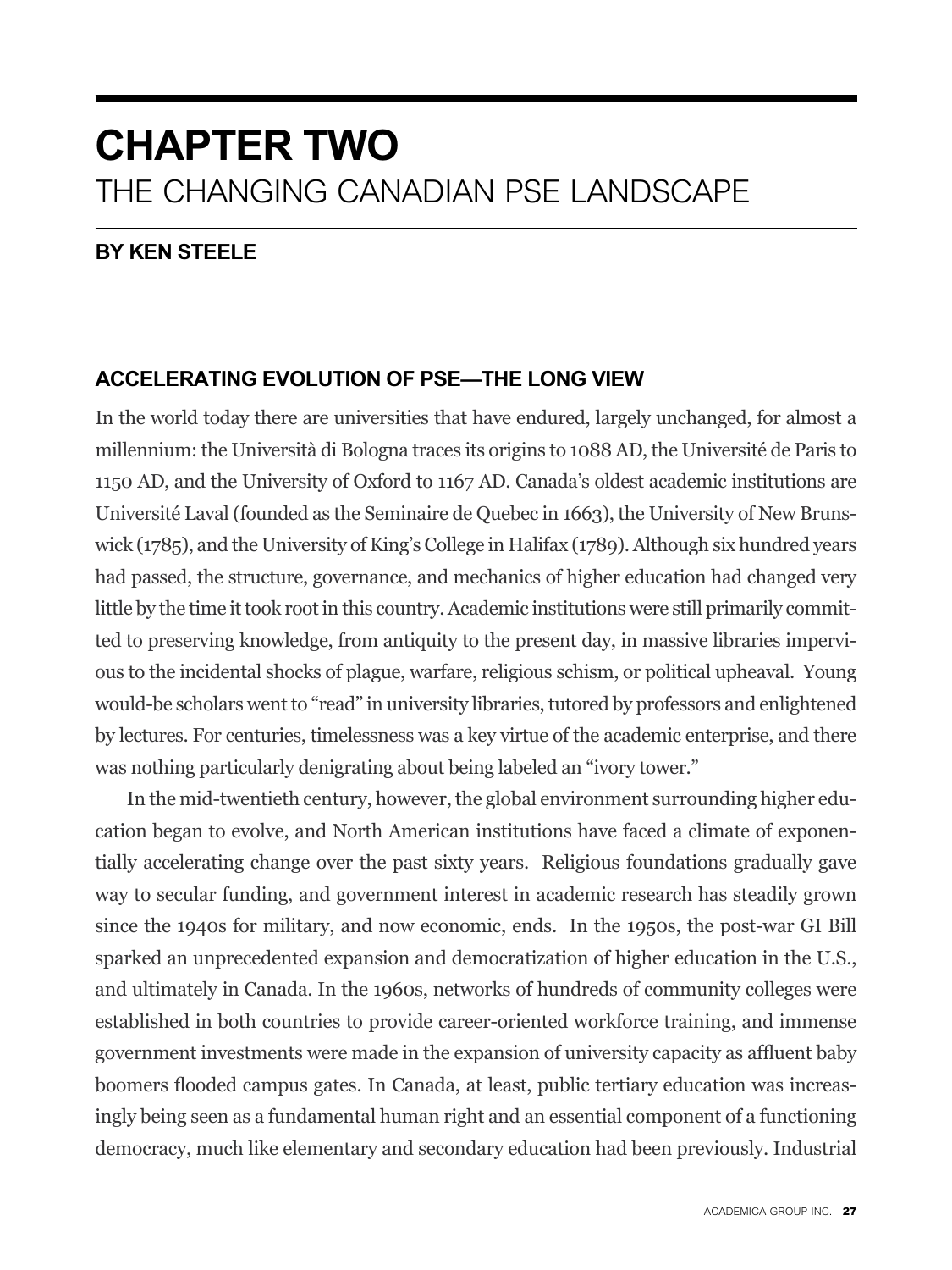and commercial research migrated from dedicated corporate research parks onto the campuses of public universities. Over the course of three decades, from 1940 to 1970, the external pressures of military research, workforce development, democratization, and commercialization had breached the ivory tower walls and begun to transform the academic world. Government was intimately, inextricably involved in the affairs of academe.

Yet in many ways, the evolution of higher education over the final thirty years of the twentieth century reflects diminishing dependency on government for the success of the academic enterprise. In the mid-1970s, just as female undergraduate enrolments began to surge, government funding cuts became acute for Canadian universities, who responded by increasing class sizes and faculty-student ratios, growing their fund-raising arms, and investing their endowment funds more aggressively. The "massification" of higher education had begun in earnest, and the coming years would see the growth of ever-larger lecture theatres, the proliferation of multiple-choice exams, and increasing use of adjunct faculty and teaching assistants. Faculty associations on campuses across Canada began acting more like labour unions in the 1980s and 1990s, and tuition fees began rising in most jurisdictions. Canadian universities and colleges started thinking seriously about international student recruitment as a source of revenue, and technology transfer offices started generating more and more royalty income through licensing agreements and spin-off companies. Students and their parents, faced with larger sticker prices for post-secondary education, began acting more like consumers—comparison shopping, demanding luxury features, and measuring likely career Return on Investment (calculated as primarily a financial ROI). From 1970 to 2000, Canada's universities, and to a lesser extent community colleges, became stretched to capacity, and more susceptible to labour disputes, tuition freezes, international competition, investment losses, and other forces of what was becoming, for the first time, a "marketplace" of postsecondary education.

Since 2000, the "boiling frog" scenario has become apparent to Canadian colleges and universities, who are no longer merely in a pot, but in a pressure cooker. Provincial operating grants have been increasingly tied to per-capita enrolment and key performance indicators (KPIs), creating desperation in regions of declining population, and heightening competition for students in major urban centres. Federal tri-council research funding has been tightened and focused on government priorities. Credential inflation has led to growing demand for degrees—particularly professional degrees, applied degrees, post-degree diplomas and graduate programs—and led many observers to lament grade inflation in high schools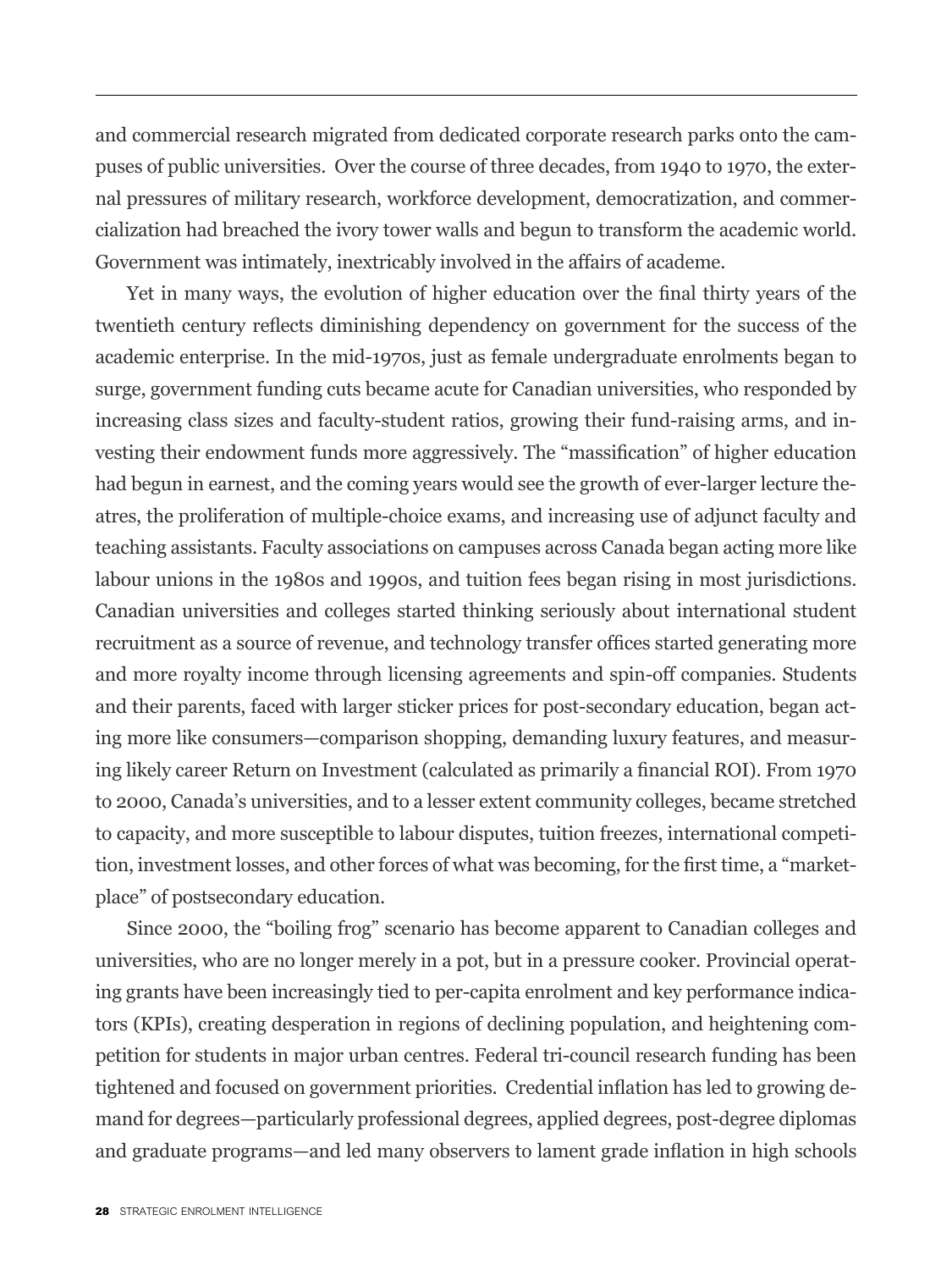and on post-secondary campuses (Cote & Allahar, 2007). Growing international student recruitment has created real financial and social benefits for Canada's institutions, but has also contributed to new strains on student support services, amplified faculty complaints about student academic preparedness, and perhaps set the stage for incidents of racial tension and conflict on campuses and in surrounding communities; Australia, the most successful importer of international students in recent years, has experienced significant social backlash leading to acts of violence against Indian students studying in the country (Top Ten).

In the twenty-first century, effective institutional strategy demands a far-reaching and continually updated understanding of the external environment—particularly for marketfocused functions like institutional branding, enrolment management, and recruitment marketing. Some long-term trends are readily apparent in statistics and research conducted over several decades, although they can often be ignored because their effects are subtle and gradual, like the pot of boiling water. More abrupt changes in the competitive landscape, often resulting from international or private-sector forces, are harder to ignore but more difficult to predict—although in many cases early warning signs exist. Canadian higher education can often look to the American experience as a leading indicator of pressures and changes to come. This chapter will survey some of the most critical trends affecting Canadian colleges and universities, and their enrolment management efforts. (Obviously, it cannot replace ongoing intelligence gathering and institution-specific data.)

## *FISCAL CRISES ON CAMPUS*

Canadians were insulated for the better part of a year from the economic recession that struck American markets in late 2008, but by 2009 Canadians also saw house prices and stock markets lose significant value, endowments and pension funds shrink, unemployment rates skyrocket, and government tax and natural resource revenues plummet. In late 2008, several institutions reported early budget challenges: in October the cautious University of Waterloo was among the first to announce a six-month "postponement" of hiring and major spending, and in November the University of British Columbia reported \$38 million in losses on \$130 million invested in asset-backed commercial paper. By early 2009, budget cuts or shortfalls were being announced by dozens of Canadian PSE institutions, including \$7.5 million at Brock University, \$6.5 million at Fanshawe College, \$10 million at the University of Lethbridge, \$10 million at the University of New Brunswick, \$10.6 million at Bishop's University, \$13 million at McGill University, and \$13 million at the University of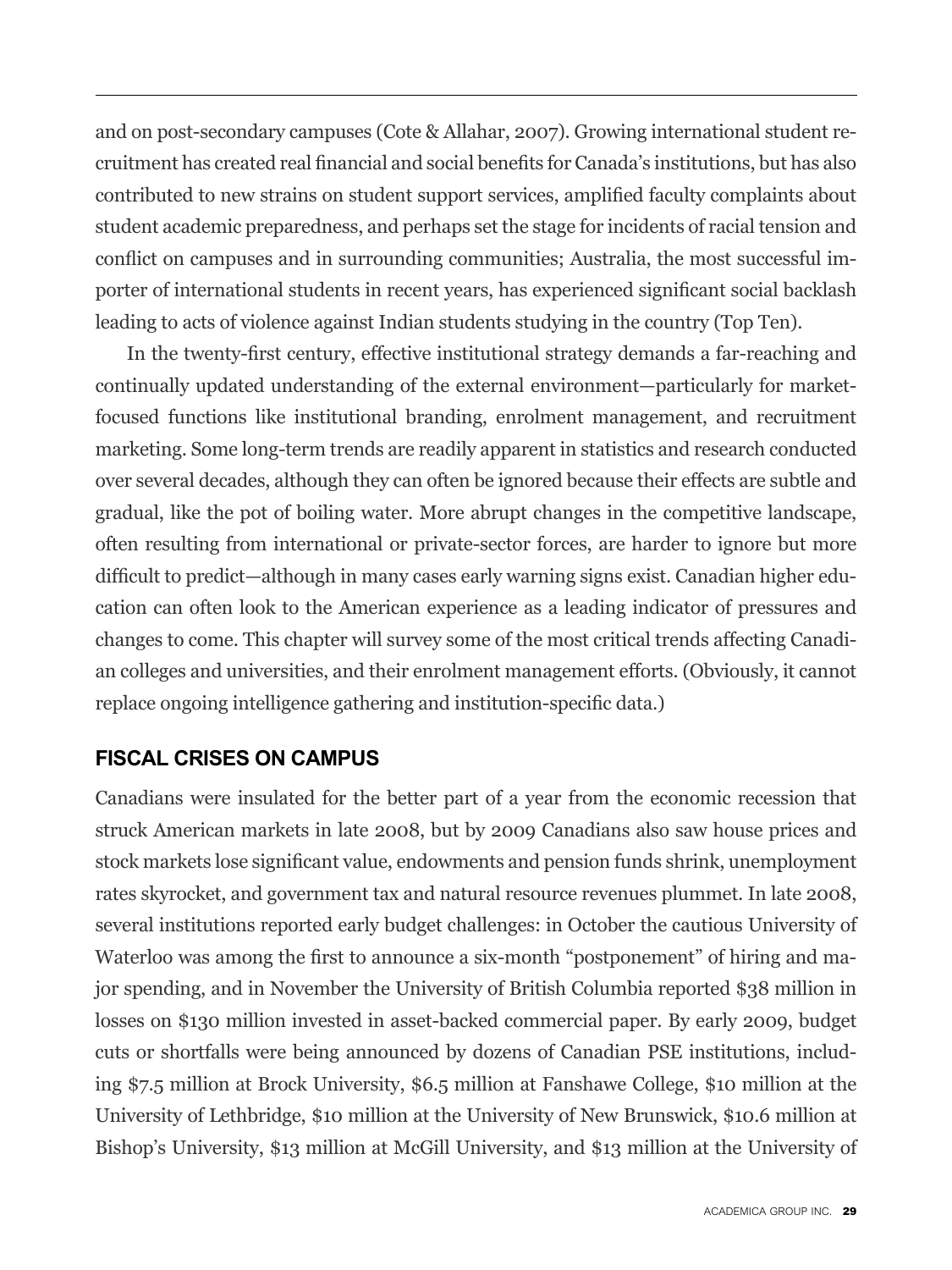Manitoba. McMaster University balanced its 2009 budget through \$20 million in deferred maintenance, hiring freezes, and transfers from reserves, but anticipated annual deficits of as much as \$50 million going forward. In March 2009, the University of Western Ontario reported investment losses of more than \$11 million, and projected a \$41 million deficit by 2011 unless action was taken: they therefore announced 5.5% across-the-board budget cuts, a 4.5% tuition hike, the postponement of capital investments, and the elimination of 114 fulltime positions. (Top Ten)

In May 2009, Lakehead University projected a \$6.3 million deficit, which was projected to grow to as much as \$50 million over the coming five years. Lakehead was facing significant demographic challenges in addition to economic pressures: in the past few years the regional school board had closed almost half of its high schools due to declining enrolment. Lakehead publicly considered a hiring freeze, and imposed a four-day mandatory unpaid furlough prior to Christmas 2009 (a first in Canada). At the time, Michael Pawlowski, Lakehead's VP for Administration and Finance, said to the media:

We've got to rethink the way we do business here at Lakehead. If we don't change the way we run our business, we'll be just like GM . . . The model just doesn't work under the current funding arrangements for a university to operate. (Kelly, 2009)

The fiscal impact of the recession was felt most rapidly on campuses with significant endowment funds, who were therefore most dependent on endowment incomes for their operating budgets: in April 2009, Queen's University announced 15% in budget cuts in response to an endowment loss of \$152 million, and the University of Toronto announced a loss of \$1.3 billion in endowments, which equated to a \$62 million budget cut that year alone. In July, the University of Calgary announced that it had lost \$78 million on its endowments, and would cut at least 200 jobs to save \$14.3 million that year. The University of Alberta reported that it had lost \$112 million on its investments as of April 2009, and anticipated a \$59 million budget shortfall that year. St. Francis Xavier University in Nova Scotia, with a volunteer-administered endowment fund, faced the steepest loss in the country: a 43% loss on its investments, which were largely in the stock market. (Top Ten)

Pension fund losses caused major financial pressure on campuses with defined-benefits retirement plans: by June 2009, York University had lost 18% on its endowment funds and was facing a potential \$250 million pension plan deficit over the next three years. In April 2010, the University of Guelph announced that in addition to a structural deficit totaling \$46.2 million by 2012, it was facing a \$280 million pension shortfall, which by Ontario regulations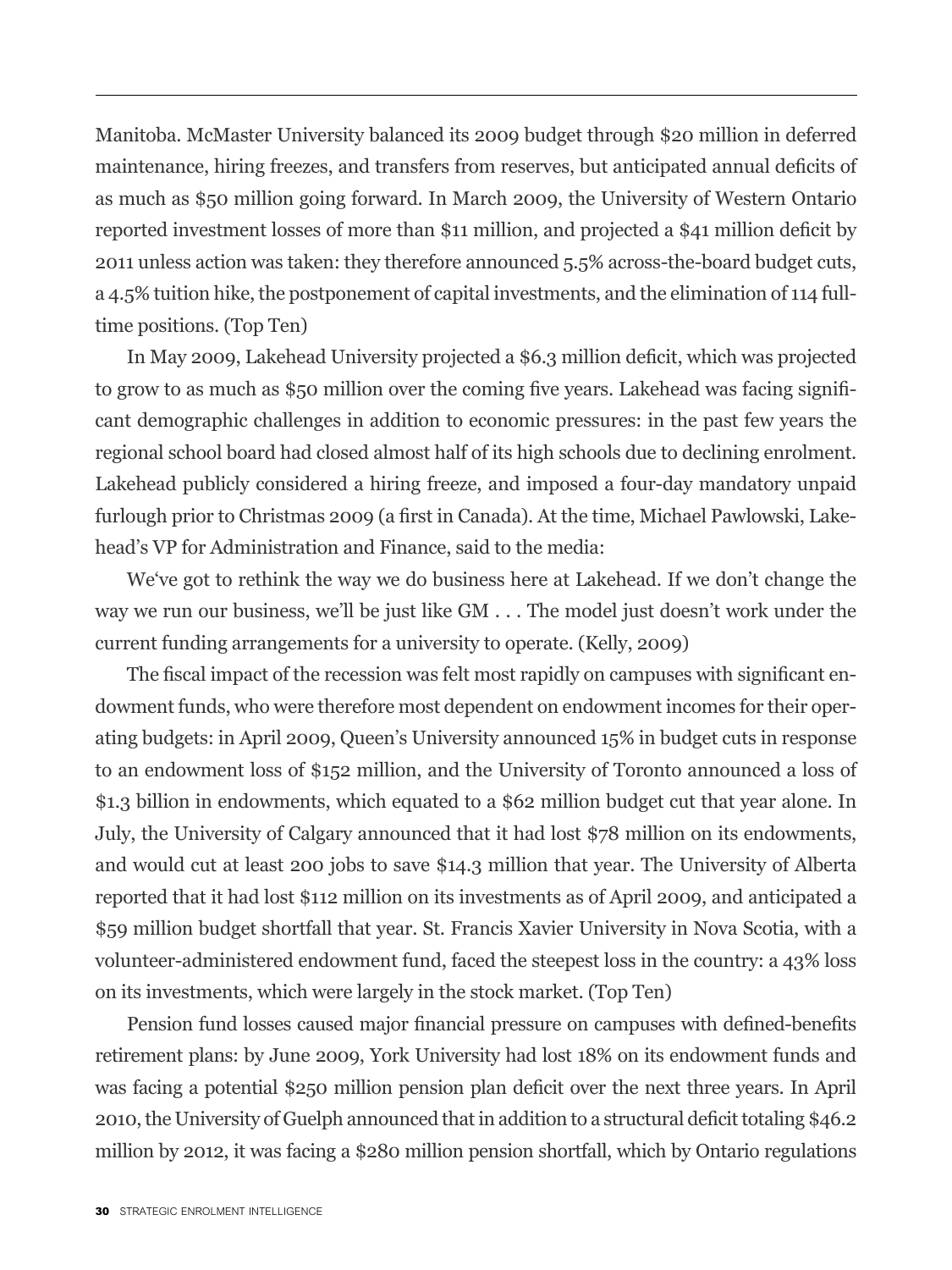would need to be covered by funds from the institution's operating budget. At time of writing, the Ontario government is working on special legislation to soften the impact of pension solvency requirements for publicly owned institutions like universities and colleges. (Top Ten)

The economic recession has simultaneously reduced institutional endowments and government tax revenues, and increased enrolment demand from newly unemployed students. Enrolment demand has risen most abruptly at Canada's community colleges, but universities are also enjoying a pleasant surge in applications and many are allowing their undergraduate enrolments to rise somewhat. The loss of endowment income has reduced the availability of financial aid on many campuses, and increased pressure on enrolment managers to generate tuition revenue. The rise in unemployment is creating an artificial sense of enrolment success, and institutions need to be conscious that, when economic strength returns, there will be an adjustment downward in application and enrolment volumes.

## *TIGHTENING GOVERNMENT PURSE STRINGS*

Since 1980, most Canadian universities have had progressively fewer financial resources per full-time student: AUCC calculates a decline from \$21,000 per FTE in 1980 to just \$15,000 in 2007, using constant 2007 dollars (AUCC, 2007). Of that per-student budget, the government share has dropped from about \$18,000 to just \$10,000, while student fees net of scholarships have almost doubled (CAUT, 2010). Naturally, government grants and tuition fees per FTE vary considerably from province to province: institutions in Saskatchewan, the most generous province as of 2008, enjoy a government grant per FTE almost double that of Nova Scotia, the least generous on this measure (AUCC, 2007). In Ontario, provincial operating grants to universities dropped from 78% of total institutional budgets in 1988 to just 50% in 2008 (Snowdon, 2010). Between 1993 and 2007, overall government investment in postsecondary education (PSE) stayed virtually flat per FTE in Quebec and Manitoba, rose 35% per FTE in Alberta, 23% per FTE in Saskatchewan, 16% in Newfoundland & Labrador, 14% in Nova Scotia, and 13% in Ontario, but fell 15% in New Brunswick, 19% in Prince Edward Island, and 24% in British Columbia (CAUT, 2010). The resource-rich provinces of Alberta and Saskatchewan are reinvesting in PSE, as part of provincial strategies to diversify their economies before resource revenues plateau. Quebec and Manitoba are taking a riskier strategy by holding the status quo, while B.C. seems deliberate about cutting funding to higher education, perhaps anticipating immense burdens on its health care system as retirement demographics balloon in the province.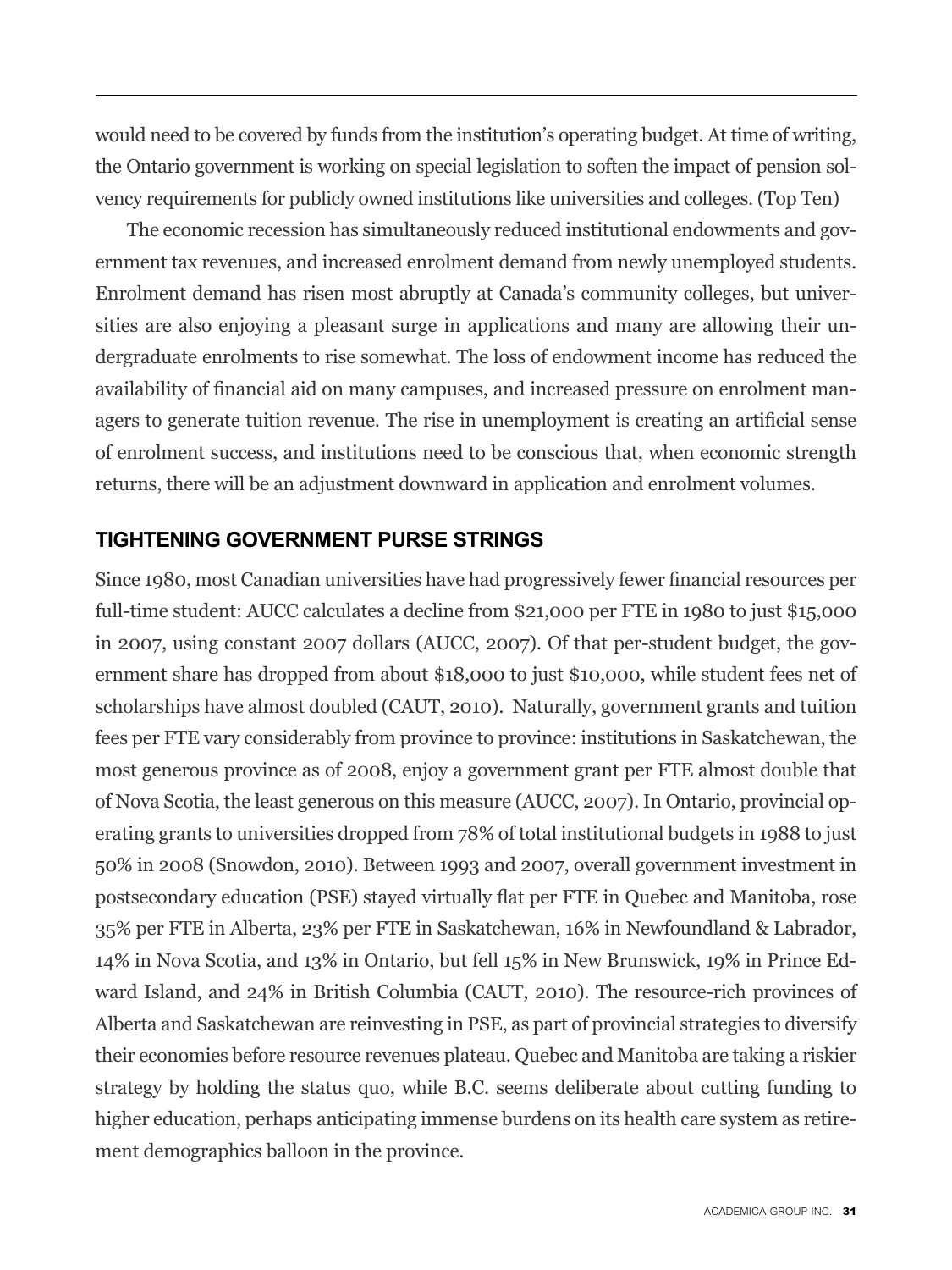More seriously, the resources per student of Canadian universities have fallen precipitously compared to their American competitors: from a per-student funding advantage of \$2,000 in 1980, to a per-student disadvantage of \$8,000 by 2006 (AUCC, 2007). Competing in a global arena with American institutions that have vastly superior resources (largely due to higher tuition fees) is not likely sustainable for Canadian universities, nor is government likely to maintain funding at a level that will support artificially low tuition fees much longer.

The recession of 2008 has impacted provincial budgets differently across the country. Alberta, facing slowed production in the Athabasca Tar Sands and sharp declines in royalties on natural gas, froze postsecondary budgets in 2009 after years of steady growth. (With cost-of-living increases enshrined in collective agreements, this meant Alberta colleges and universities faced budget cuts in real terms.) Ontario, facing massive tax losses because of its hard-hit manufacturing sector, projected a \$50 billion deficit for 2010. Provincial budget cuts are likely to persist well after economic recovery buoys the private sector: the same taxation lag that insulated public institutions from the onset of the recession, will postpone the beneficial effects of the economic recovery, if and when it arrives. Furthermore, in the longer term, as baby boomers age and provincial governments face steadily more pressure on their health care budgets, it seems unlikely that provincial higher education budgets will grow more generous.

The federal government's response to the economic crisis of 2008 meant both good news and bad news for Canadian colleges and universities. In March 2009, tri-council research funding was cut by almost \$120 million: \$8.2 million for SSHRC, \$40 million for CIHR, and \$70 million for NSERC. At almost the same time, Ottawa announced a \$2 billion Knowledge Infrastructure Program to benefit campuses across the country. KIP-funded construction and renovation announcements rolled out steadily, province by province, throughout 2009 (Top Ten). In effect, the federal government was reducing its support of researcher salaries, but increasing its commitment to the more visible bricks and mortar on university and college campuses. Academic leaders expressed concerns about the ongoing operational costs of the new infrastructure, but many focused on "shovel-ready" construction projects that were already planned, allowing institutions to shuffle funds back to their operating budgets.

# *CAMPUSES RESPOND TO FISCAL PRESSURES*

As Moody's Investor Service observes, colleges and universities are "consensus-driven organizations that are not accustomed to rapid implementation of expense reductions and bud-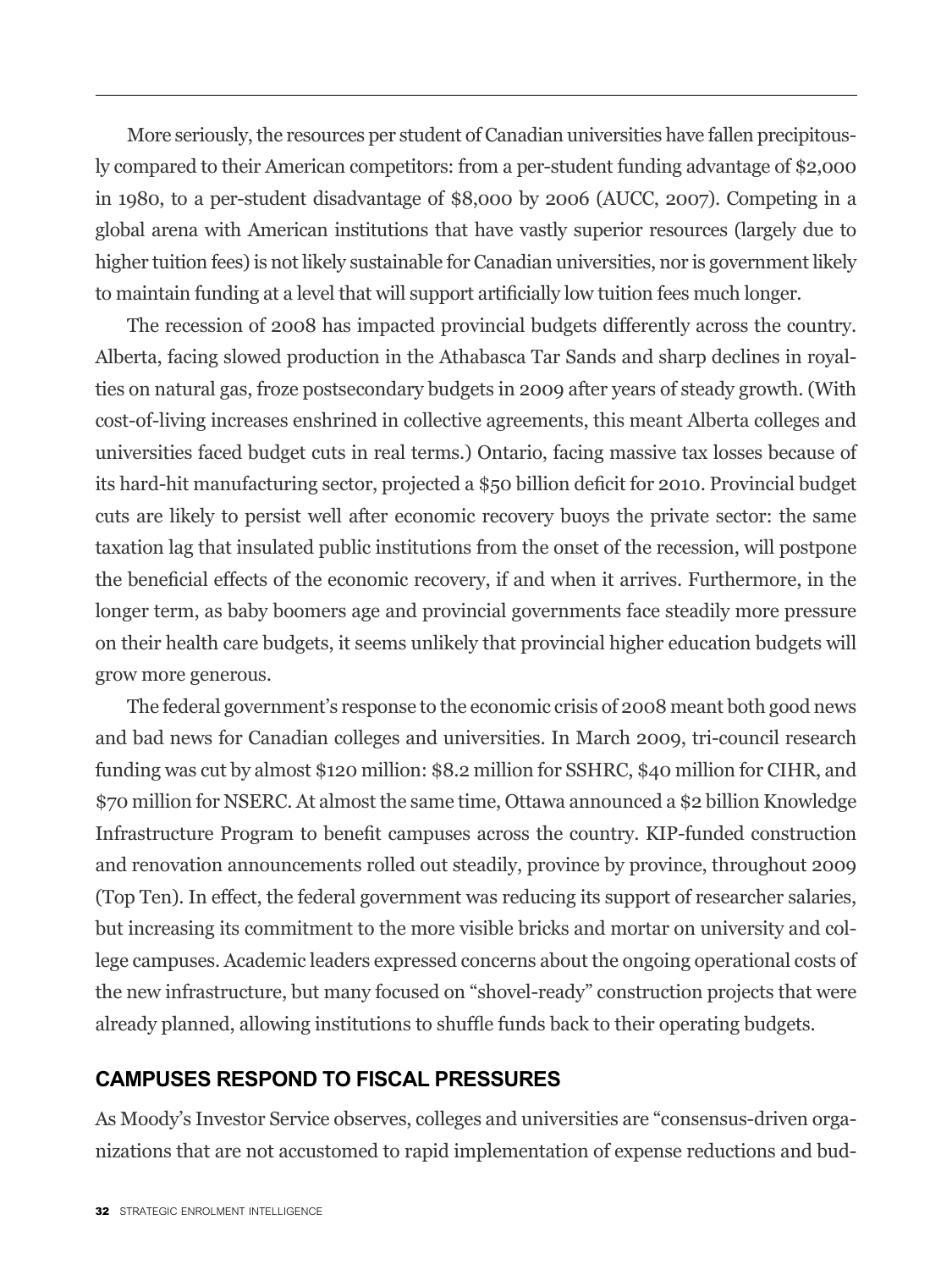get changes" (Moody's, 2009). Bi-cameral and tri-cameral governance is an ideal model to maintain tradition and quality, but not to implement innovations or manage budgets in the face of increasing economic pressure. Most academic institutions take a collegial, equitable approach to budget cuts: across-the-board reductions in budget, evenly between academic departments and administrative support units. (Although since academic self-governance typically veers away from cutting faculty positions, administrative units usually suffer the steepest budget cuts.) Academic institutions are by their very nature conservative, tending to preserve the status quo and embracing change only in moderate, incremental ways. This conservative approach is perfectly designed to advance scientific knowledge over the decades, but ironically militates against decisive administrative change. This tendency to incremental management often looks like deference to the status quo, or procrastination: so far, the most common institutional responses to budget cuts have been deferred maintenance and construction, merging academic departments or research institutes, hiring freezes, salary freezes, and increased teaching loads. In the U.S., where private colleges have far less insulation from the economic downturn, sabbaticals are being cancelled, mandatory furloughs imposed, campuses are being merged or closed, and in an increasing number of cases, for-profit colleges are buying up ailing nonprofit colleges. Many U.S. colleges and universities have made more strategic, "vertical" cuts, eliminating programs, faculties, or schools, often in the humanities and specifically the modern languages. Hints of furloughs have reached Canada, and the 2010 O'Neill report encourages mergers among some Nova Scotia universities (Top Ten), but many of these more extreme fiscal realities are unlikely to impact Canadian institutions in the near future. Provincial governments build new campuses to win votes, and invest in bricks and mortar to demonstrate a commitment to postsecondary accessibility, but none have yet seen it as politically expedient to close a university or college campus. (When elementary and secondary school closures have been inevitable, provincial governments have typically downloaded the responsibility, and the political fallout, to district school boards.)

# *TUITION INCREASES*

In the past 20 years, PSE tuitions in Canada have risen significantly. In 1990, the average Canadian undergraduate paid \$2,000 in annual tuition (in constant 2009 dollars); by 2009 that had more than doubled to \$5,583 (CAUT, 2010). Tuition for professional programs, however, increased from similar starting points to vastly higher tuitions in 2009: Law to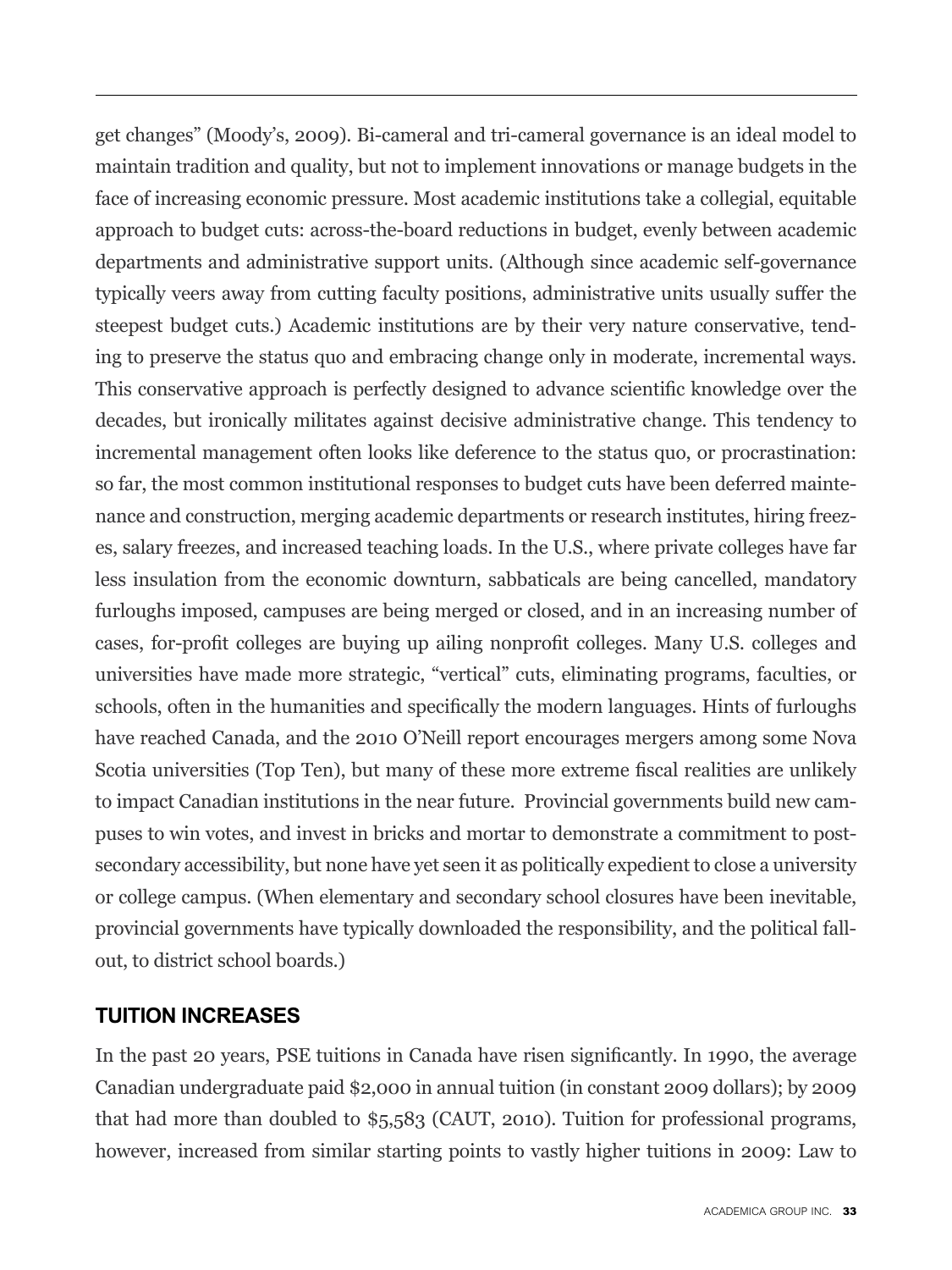more than \$8,500, Medicine to more than \$10,200, and Dentistry to almost \$14,000. Canadians are socially inclined toward public education, and a recent poll found that 60% of Canadians would support the elimination of PSE tuition altogether (CAUT, 2009).

Despite student protests to the contrary, university and college tuition fees in Canada are still remarkably affordable. Students in the U.S., Australia, Korea, and Japan pay vastly more of the cost of their education, although students in fifteen other OECD countries pay substantially less—particularly in Denmark, Finland, and Norway, where public sources account for more than 95% of PSE funding (CAUT, 2010). Nonetheless, compared to a student's opportunity cost of spending a year in higher education—anywhere from \$20,000 to \$70,000 depending upon student age and provincial employment rates—tuition of \$1,500 to \$7,000 is not the primary impediment to pursuing an education. In fact, recent studies have emphasized the importance of parental education and social barriers, above and beyond financial accessibility, as primary influencers of the PSE participation rate (Berger, 2007).

Tuition fees vary significantly across the country. Community college tuitions are highest in Prince Edward Island, Saskatchewan, and Alberta, and considerably lower than average in Ontario, Newfoundland & Labrador, and particularly in Manitoba (Berger, 2007). University tuitions, on the other hand, are highest in Nova Scotia, and considerably lower than average in Alberta, Manitoba, Newfoundland & Labrador, and of course Quebec, where they were frozen for 13 years prior to 2007. Artificially low tuitions in Quebec, which have not significantly raised comparatively low participation rates, have, however, had the effect of diminishing the resources of Quebec universities while raising trade barriers to prevent other institutions from recruiting many Quebec students. In Atlantic Canada, where provinces with very low and very high tuition are in close proximity, price-sensitive students have proven quite willing to relocate across provincial boundaries to pursue their education.

The most significant impact of rising tuition fees on prospective students, however, is that the higher perceived "price tag" fosters a consumer mentality and a focus on career return on investment (ROI). Institutions and government have gladly encouraged this ROI focus, by emphasizing the "million-dollar bonus" a university graduate apparently earns over his lifetime, to justify transferring more of the cost of PSE onto students and away from government. (AUCC has recently calculated the benefit as \$1.3 million over high school graduates, and \$1 million over college graduates.) The unintended result of this emphasis on ROI, however, as Jeff Rybak explains, is that students receive "the not-so-subtle message . . . that education for its own sake is rather frivolous" (Rybak, 2007). Students enrol in PSE not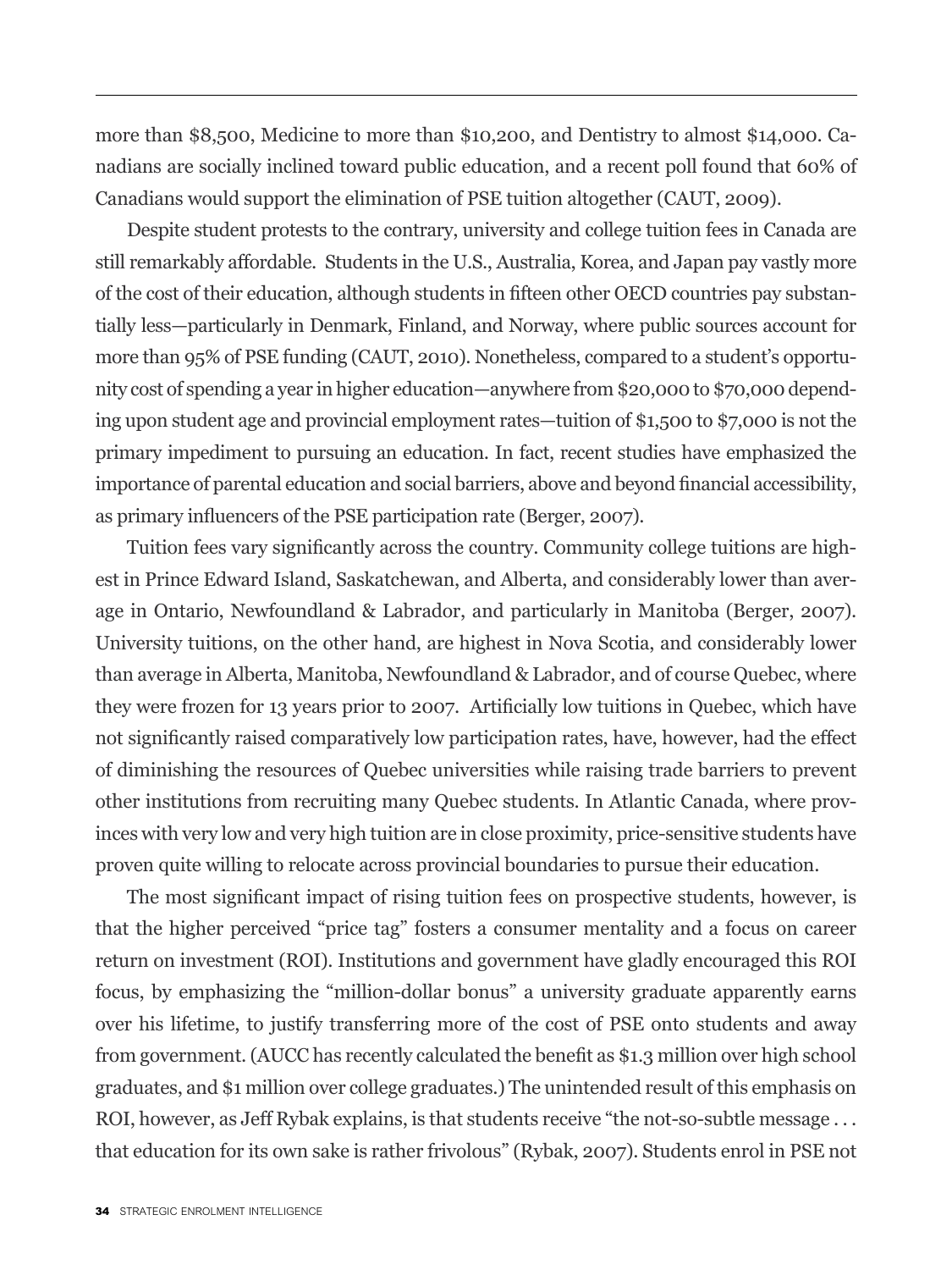to learn, not to grow as individuals, but to obtain a credential that will ensure them greater career opportunities. Rybak observes that many students he counseled at the University of Toronto were making "safer" program choices, and choosing "safer" thesis topics or research areas, because higher tuition created a greater sense of financial risk for the student. The unintended consequence of tuition fee increases may ultimately be reduced interest in the liberal arts and sciences, and more focused demand for career-oriented and professional programs—which could be an impediment in what Richard Florida calls the dawning "creative economy" (Florida, 2002).

Nonetheless, tuition increases are continuing, and in some cases accelerating. Late 2009 and early 2010 saw proposals for some particularly aggressive tuition increases: in November 2009, the Northern Alberta Institute of Technology proposed a 40% tuition increase to bring its fees in line with those of SAIT Polytechnic, but the province denied the request; the same week the University of Alberta requested a 66% tuition hike for professional programs, and got approval from the same government. In April 2010, the University of Manitoba proposed tuition increases of 46% for Law, 54% for undergraduate business, and 78% for its MBA program. The same month in Quebec, McGill University proposed raising tuition for its MBA program from \$1,672 to \$29,500—a 1664% increase, although still a bargain compared to \$70,000 at other institutions. The government of Quebec publicly opposed the move and promised to claw back funding equivalent to the MBA fees McGill charges, but at the time of writing, McGill administration was undeterred (Top Ten).

In a world of globalizing research and employment, international student recruitment, and competition, it seems inevitable that Canadian tuitions will eventually rise. At the very least, tuitions for institutions with global ambitions will need to rise significantly: with fixed government funding and immovable salary expenses, there are few other levers available to campus administrators, if they are to compete with better-funded U.S. institutions for faculty, research dollars, and top students. Rising tuitions will place increasing pressure on enrolment, pose new barriers to accessibility, increase demands for financial aid, and likely exacerbate student anxieties about ROI, focus on career outcomes, and expectations for campus services.

## *PRIVATIZATION ON CAMPUS*

Many North American institutions have recognized the potential for international student recruitment, and in the face of budget constraints have sought external partners to achieve faster results. Many have partnered with North American consultants to recruit more effec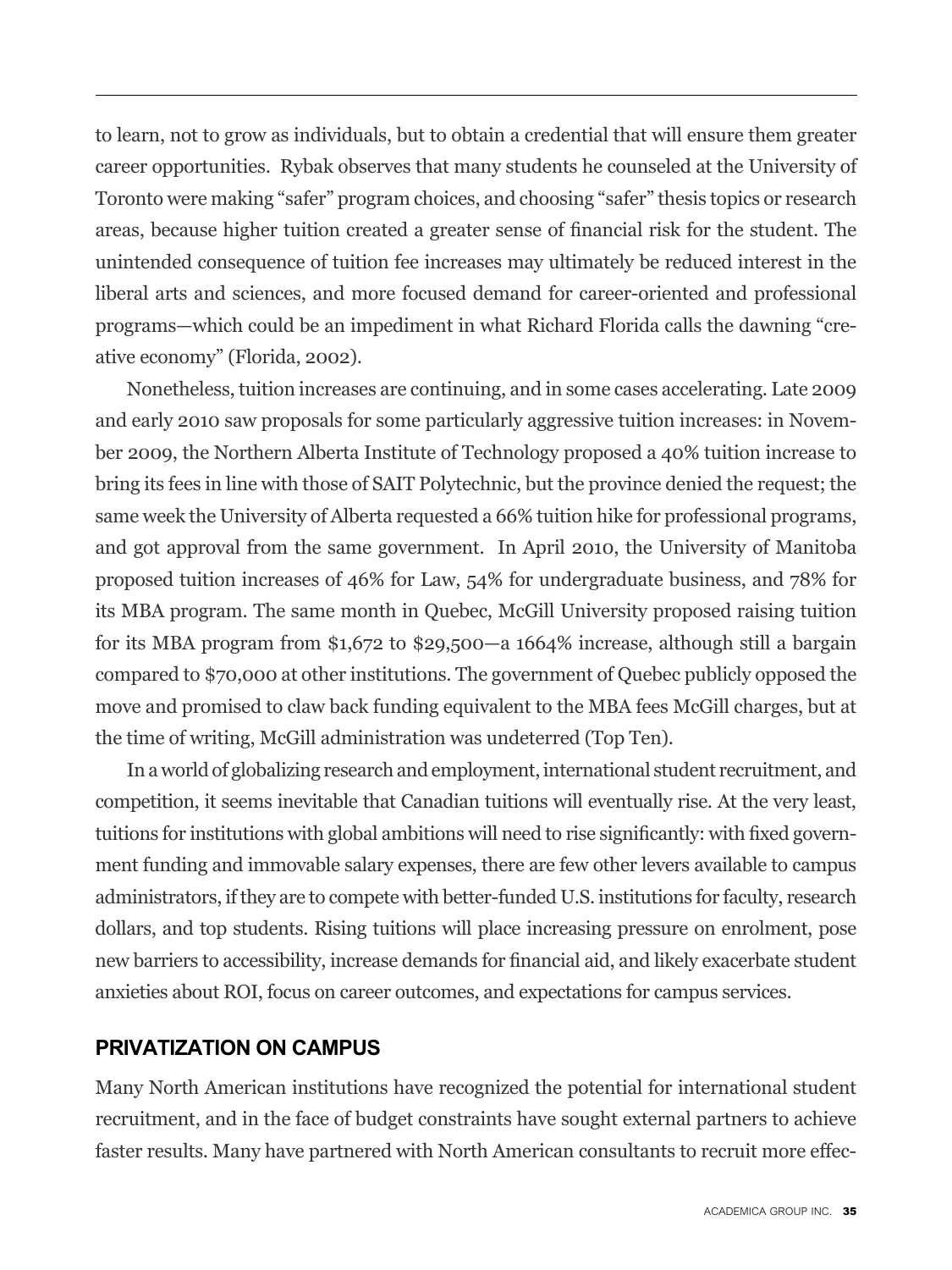tively overseas, or to join trade missions or postsecondary fairs. Many more have hired overseas agents to recruit students directly, sometimes on a thinly disguised commission basis. But in the past few years, several Canadian universities have made headlines for controversial decisions to partner with private-sector education companies, such as Navitas or Study Group International (both based in Australia), not only to recruit international students, but to educate them in "foundational" or "pathway" programs on or adjacent to the university campuses in Canada, until the students are prepared to transfer into the established academic stream (Top Ten).

In February 2006, Simon Fraser University contracted with Navitas to open "Fraser International College," and the SFU board of governors approved a ten-year renewal of the partnership in October 2010. Over the first four years of the agreement, they report a total of 1,260 students from 40 countries have passed through the FIC program, and that 900 graduates have transferred to SFU. In November 2007, the University of Manitoba administration signed a five-year contract with Navitas to manage the International College of Manitoba, without consulting the Senate or Board of Governors. In February 2008, McMaster was close to a deal to establish McMaster University College with Navitas, but campus outcry derailed the deal permanently. In January 2010, the University of Windsor senate voted against a SGI partnership for a business prep academy. As of February 2010, Navitas reported that it was negotiating with Dalhousie University, and in May 2010 that it was negotiation with Carleton University, to establish international foundation year programs on campus in Canada.

Critics of these partnerships, most notably and vocally faculty associations, are concerned about what they see as "the outsourcing of education" on public university campuses (CAUT, 2010a). Navitas instructors earn lower salaries, have no collective agreements, pensions, tenure, or academic freedom: in the U.K., such arrangements have been criticized as creating "a two-tier workforce in higher education" (UCU, 2010). Private-sector companies are trading on the reputation of the public university, charging the same international tuition fees, and paying royalties or fees to the institution for the use of resources such as classrooms, labs, computers, and health and career services. Some see Navitas paying for access to better facilities than the university's own faculty can afford. Others are concerned about the implicit guarantee of progression into second-year university programs after the completion of the foundational year (Top Ten). Spokespeople deny it, but the Dalhousie Faculty Association worries that Navitas would create a "back door" into Dalhousie that would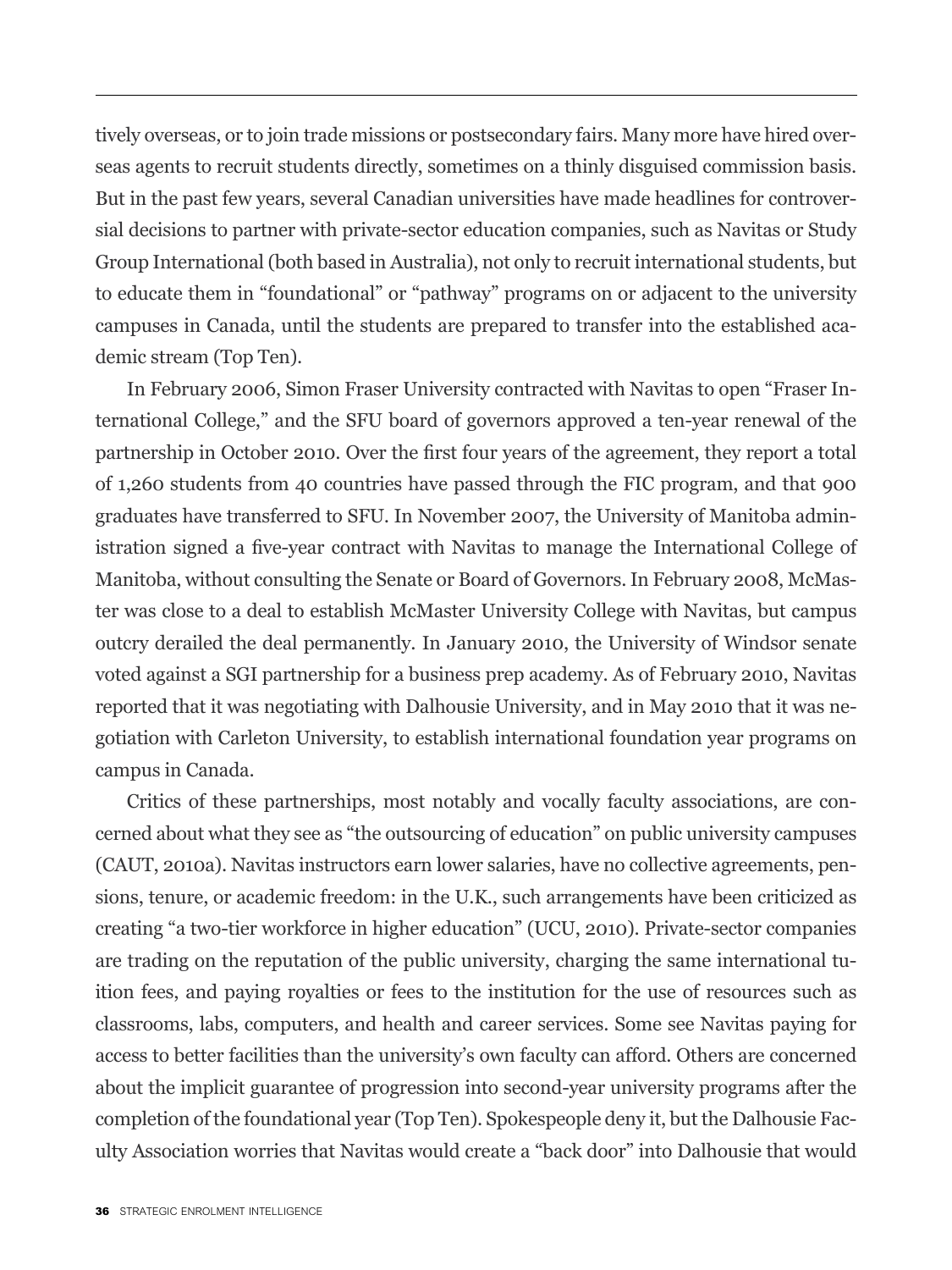put a "massive strain" on academic standards at the university (DFA, 2010). Brochures for the International College of Manitoba clearly state on the cover that they are "Your Direct Pathway to University of Manitoba," and feature the U of M coat of arms equal in size to the logo of ICM. Effectively, say critics, the institutions have outsourced the teaching of first year for international students. Of even greater concern than the current arrangements to deliver foundational programs, faculty associations claim that the Navitas business plan includes eventually delivering full degree programs in partnership with universities (UCU, 2010).

Perhaps the most extreme example of faculty outsourcing to date arose in Michigan in fall 2010: Washtenaw Community College announced that it was outsourcing 400 adjunct faculty positions to a temp agency, in order to save \$800,000 annually in pension contributions (Top Ten). It is no coincidence that some of the most radical college strategies have been implemented in Michigan, a state at the epicenter of the economic recession. It currently seems unlikely that such desperate measures would appear on Canadian campuses, but that may depend entirely on circumstances.

## *RISING LABOUR TENSIONS ON CAMPUS*

Since 1970, what faculty associations would call the rising commercialization of the academic enterprise has led to political tensions on campus between administrators seeking to manage the institution efficiently as a market-driven business, and faculty who cherish centuries of traditional academic self-governance (Turk, 2008). Scholars and researchers are by their very nature intellectual individualists, following their own research interests and respecting academic freedom and autonomy as self-evident values. Few academics, however, are by nature intellectual entrepreneurs, alert to opportunities in their environment, and responding to unmet student enrolment demand or looming labour market shortages. While every self-respecting campus has a program review cycle, that review is often focused on academic quality, not relevance to student or societal demand. Canada's community colleges are much better at marrying educational function with marketplace needs, largely because their original mandates emphasize meeting local and regional industry and workforce needs. Colleges typically have program advisory committees comprised of representation from industry and community, and curriculum is reviewed regularly for currency and relevance.

As campus administrations have responded to budgetary and enrolment pressures by increasing class sizes, hiring part-time, adjunct, or teaching-stream faculty, freezing salaries and limiting benefits, formerly collegial relationships on campus have been growing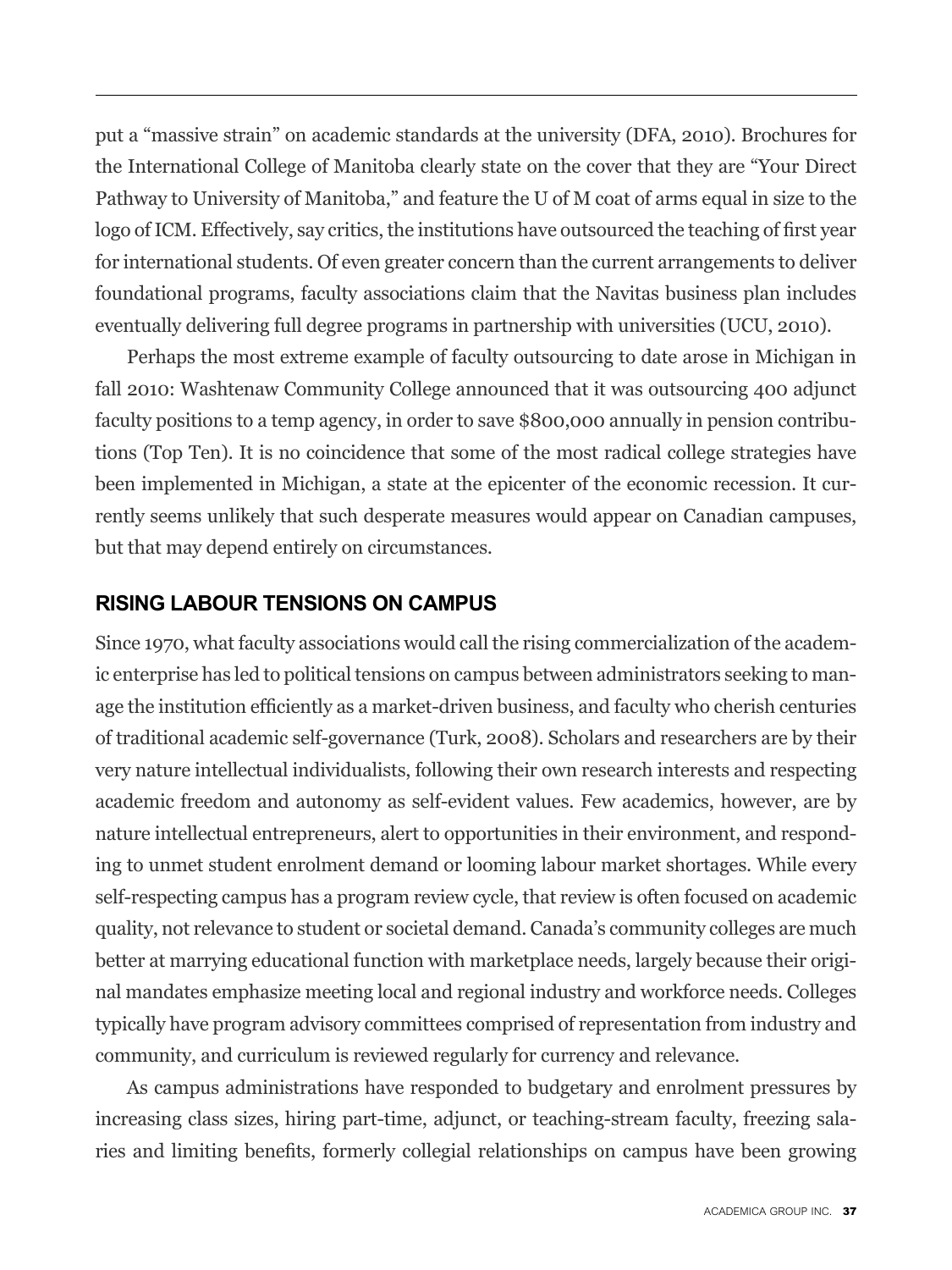more heated and adversarial. Just before Christmas 2007, the administration of St. Thomas University in Fredericton made history by pre-emptively locking out faculty, a first on a Canadian campus (Top Ten). The negotiation stalemate persisted until February 2008, when classes finally resumed. Labour tensions on Canadian campuses grew in 2008, with support staff strikes at Concordia University, New Brunswick Community College, and Seneca College, among others, and faculty strikes at Wilfrid Laurier University, McGill University, the University of Windsor, the University of Sudbury, Brandon University, Université Laval, and, of course, York University, where teaching assistants and contract faculty were on strike from November 7, 2008, until January 30, 2009. That bitter strike persisted throughout the undergraduate application season, resulting in a decrease of 3,897 applications direct from high school, a 13.7% decrease in "first-choice" applicants, and a 7.3% decrease in confirmed enrolments that September. Labour action continued to percolate on campuses across Canada in 2009 and 2010, when 27 CUPE locals (Canadian Union of Public Employees) across Ontario were renegotiating their contracts and multiple faculty associations won strike mandates (Top Ten).

It is difficult to predict with any accuracy the future of labour action on Canadian campuses, although it seems clear that a protracted strike can have a major negative impact on student enrolment in subsequent years. The long-term trends would seem to support a future with escalating labour tension, particularly at universities: since 1975, Canadian universities have seen a 30% increase in full-time faculty while experiencing a 100% increase in undergraduate enrolment (AUCC, 2007); over the same period, total university budgets have increased 150% but expenditures on academic rank salaries have fallen from 30% to 20% of institutional budgets (CAUT, 2010). These Canadian statistics are corroborated by a controversial Goldwater Institute report, Administrative Bloat at American Universities, which observed "diseconomies of scale" as instructional expenses increased 39% between 1993 and 2007, but administrative expenses increased 61% (Goldwater, 2010). With steadily increasing enrolments, capped government funding, rising course loads and class sizes, labour tension on Canadian campuses is unlikely to diminish in the foreseeable future.

# *LOOMING DEMOGRAPHIC CHALLENGES*

Canadian postsecondary institutions will face a full spectrum of demographic challenges in the coming decades. The natural birthrate in Canada has been declining since the popularization of oral contraception in the 1960s, and Human Resources and Skills Development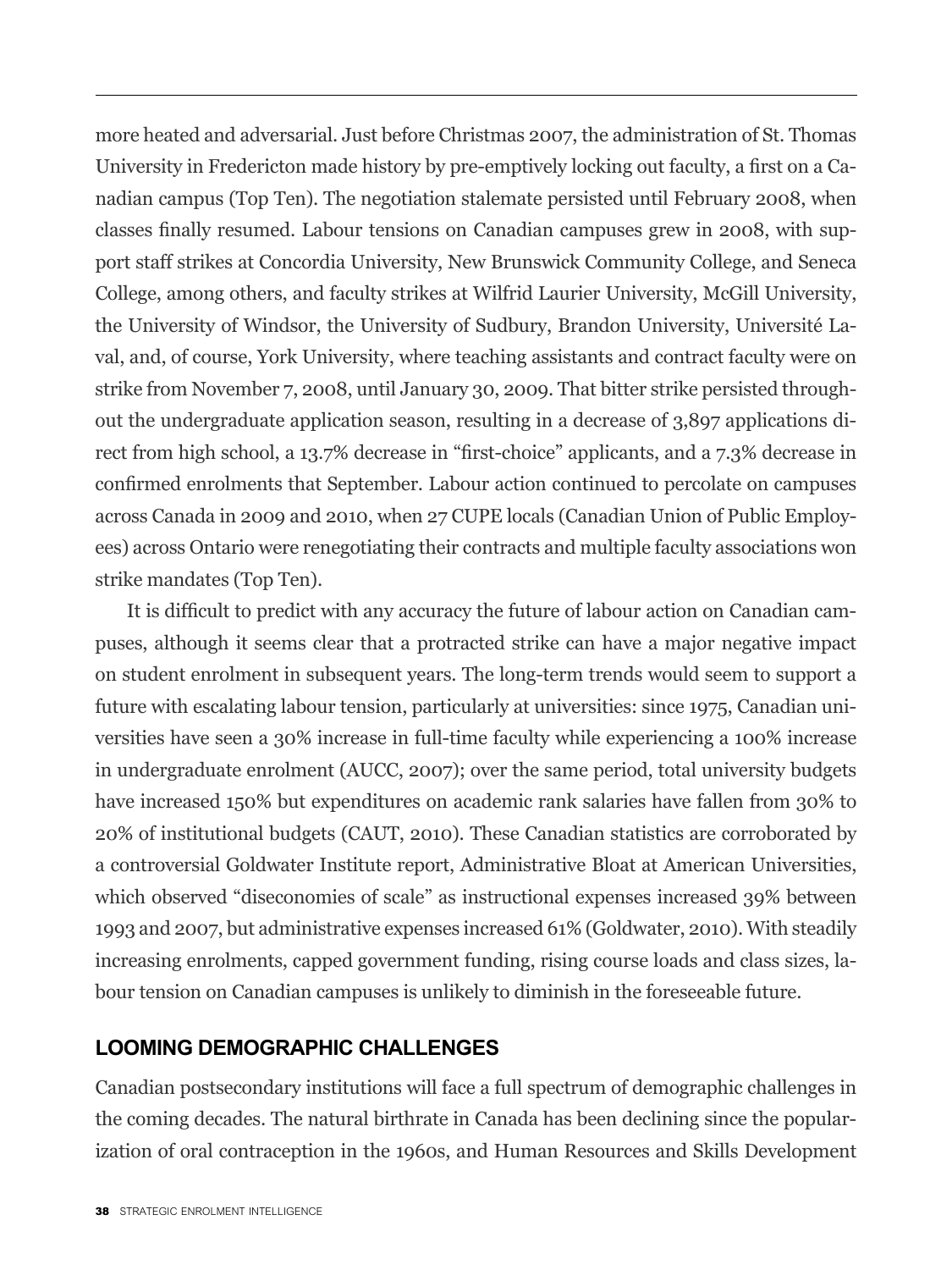Canada projects the birthrate will slip into negative territory around 2027. AUCC believes that rising participation rates, international recruitment, and the recruitment of traditionally underrepresented groups will maintain fairly stable university enrolment over the next 15 years (AUCC, 2007), but the Canada Council on Learning projects overall PSE enrolment in Canada will drop by 120,000 students by 2025 (CCL, 2007). Canada's universities are in a privileged position when it comes to enrolment management, because most can simply lower entrance average requirements to maintain full enrolment. Combined with growing student interest in undergraduate and graduate degree programs, universities may skim off the highest-achieving college applicants and create new enrolment management challenges for Canada's community colleges.

Canada's population is distributed very unevenly across the country, and demographic trends look decidedly different depending upon region. In Toronto and the Greater Toronto Area, all projections point to massive increases in youth populations and heightened demand for university and college places well past 2030. Likewise, Calgary can anticipate positive demographic trends and enrolment growth—as well as plenty of recruitment activity in their backyard by institutions from across the country. While the population decline will be moderated in B.C. by plenty of in-migration, demographic projections call for an increasingly senior population attracted to B.C. for their retirement. (This may represent a boon for continuing education, but not for traditional full-time undergraduate programs.) At the opposite extreme, regions of Northern Ontario, Atlantic Canada, and the prairies face precipitous population declines over the coming 15 years, which will be felt most acutely in Newfoundland & Labrador, New Brunswick, PEI and Nova Scotia, and possibly Saskatchewan (although recent economic swings have benefited in-migration there).

As the birthrate has declined in Canada, most population growth has occurred through immigration. Between now and 2050, new Canadians and first-generation Canadians will be an increasingly dominant majority of Canadian youth. StatsCan projects that by 2017, the so-called "visible minority" will in fact be the majority for Canadians under age 50. Studies conducted by Academica Group for a number of government agencies have detected clear tendencies among new Canadian and first-generation Canadian applicants to Ontario universities: they are twice as interested in commuting to campus and living with their parents than living in residence, they are less interested in college and more influenced by their parents, and they are almost twice as interested in fields like science, commerce, engineering, and mathematics, and far less interested in the arts, humanities, social sciences, education,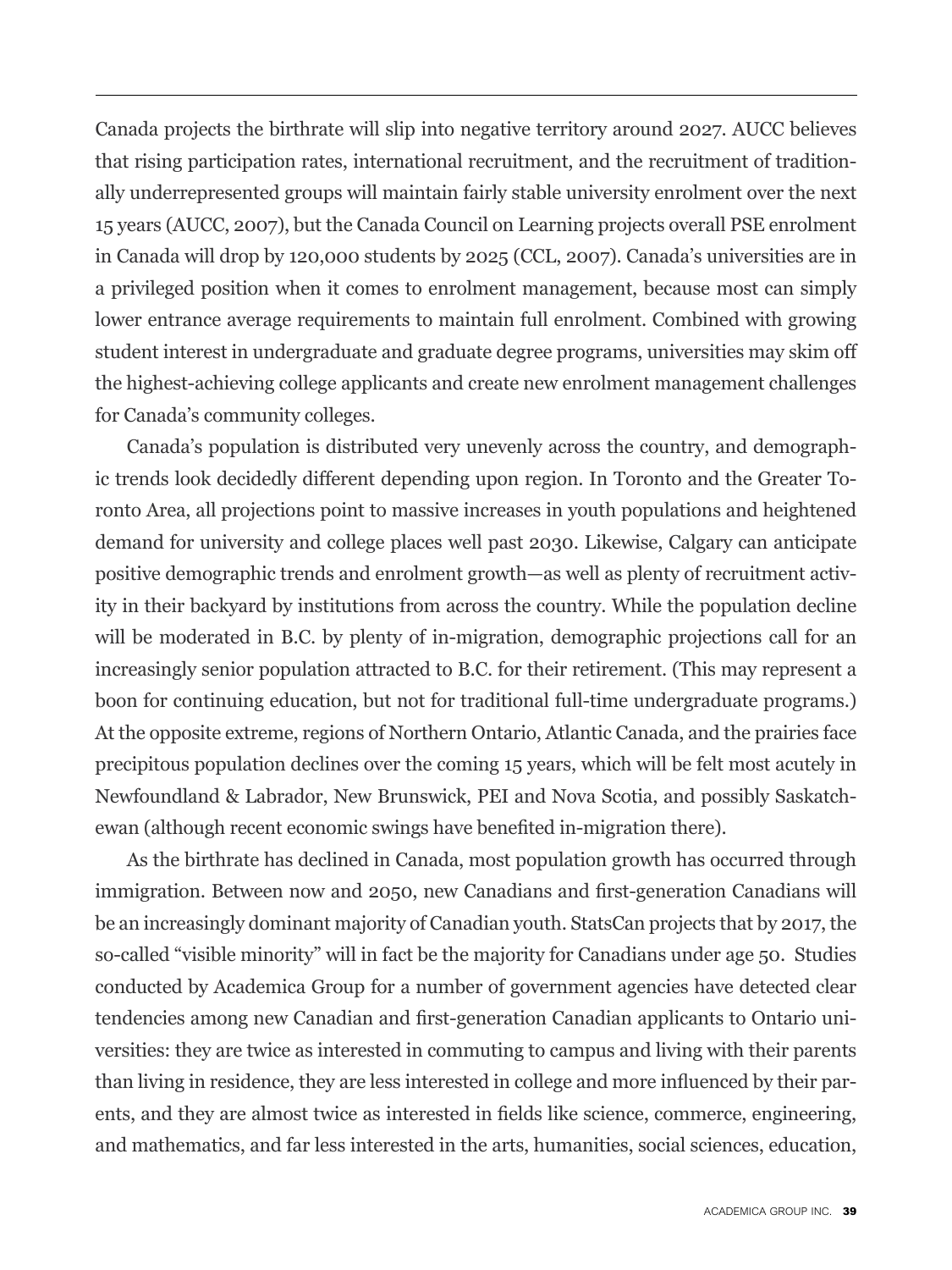fine arts, or music (UCAS, 2005). Unless significant cultural change occurs, university humanities faculties may well face steadily intensifying enrolment challenges.

# *SHIFTING FOCUS TO "NONTRADITIONAL" STUDENTS*

From coast to coast, college and university administrations are aware that traditional demographics are in decline, but are committed to attract "non-traditional" students to more than make up the difference and maintain critical mass and institutional momentum. In some regions of the country, the focus is on Aboriginal students, who are underrepresented in higher education and on university campuses in particular. The recent financial scandals at First Nations University of Canada in Regina has not helped the cause of Aboriginal postsecondary participation (Top Ten). While economic hardship poses a real barrier to some urban Aboriginal students, the larger obstacles to Aboriginal participation in PSE are geographic, social, cultural, and educational. Aboriginal communities are often remote and inaccessible, and are sometimes unsupportive of a young person's aspirations to go away to university. Aboriginal youth face heightened identity anxiety over the decision to attend PSE, because it often simultaneously seems to them like a rejection of family traditions. Many Aboriginal youth struggle with math and science prerequisites in high school, and are academically unprepared for university. And sadly, some Aboriginal students arriving on campuses find the system too inflexible to accommodate their spiritual or family obligations, unwelcoming or alienating, and they fail to persist. All of these barriers should be addressed, and campus retention professionals should certainly make learning supports and cultural supports for Aboriginal students a priority, but in most regions of the country the actual number of Aboriginal students an institution can conceivable attract will not make up for demographic declines in the mainstream population.

On many campuses, the focus is therefore on the higher fee-paying international student, as a non-traditional market to sustain the academic enterprise. Canadian student recruitment efforts have been particularly successful in China, the U.S., France, and India (AUCC, 2007), but colleges and universities are establishing institutional partnerships with peer institutions in dozens of countries to attract students. On most campuses, international students comprise roughly 10% of the total student population, and while the market in some parts of the world is immense, there are practical limits on how many foreign students a campus can absorb before pressures on student support services become unmanageable. There is also a market-driven limitation: many international students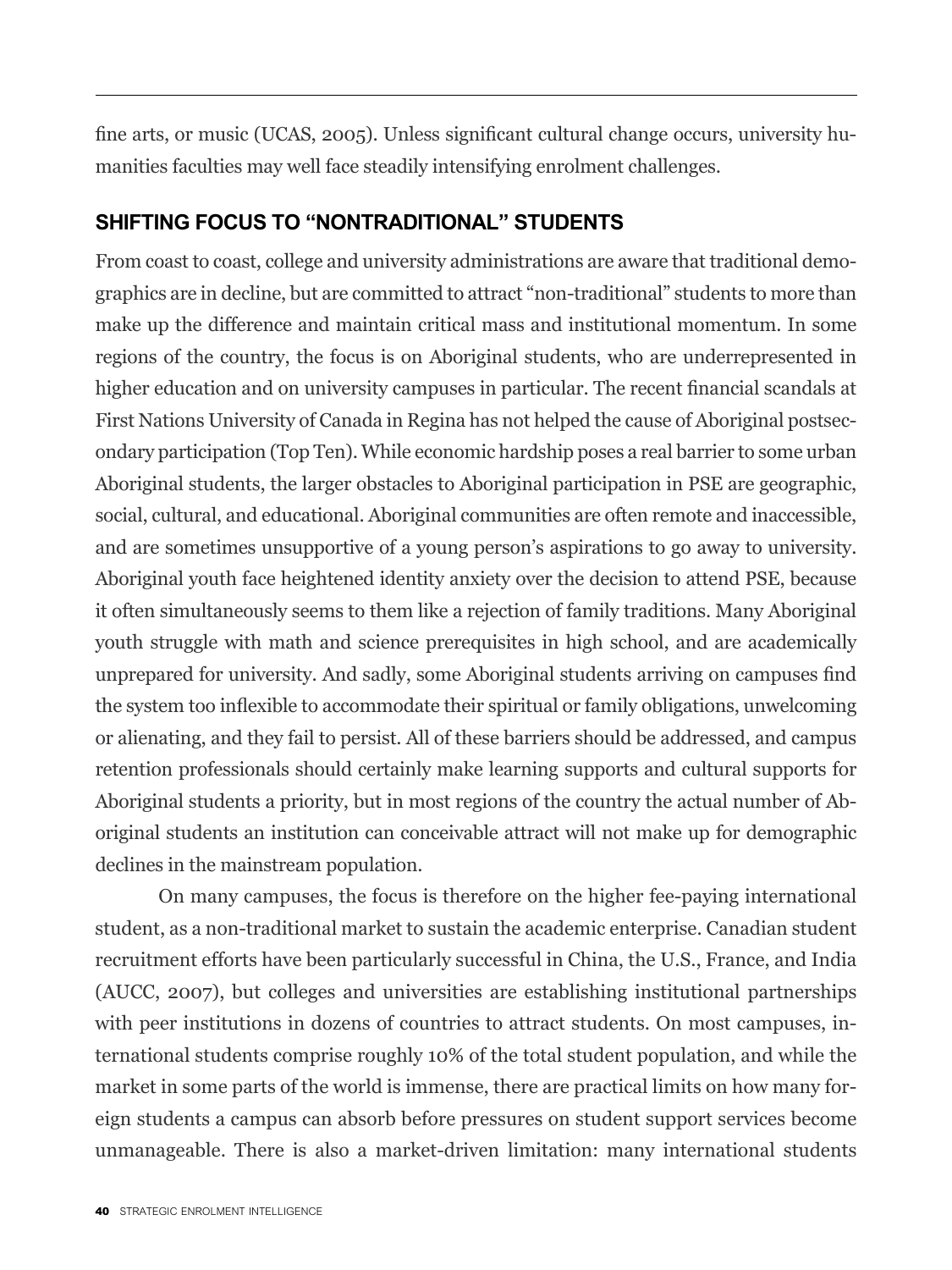come to Canadian campuses to study alongside Canadian students, and as the ratio shifts toward international students, an institution will eventually become less desirable as a Canadian destination. (Some campuses have also outsourced international "foundation year" programs, as noted above.)

Mature students are another non-traditional market for many Canadian institutions, although administrators may overestimate the market potential and underestimate the competition. Despite considerable institutional marketing and government policy efforts, and the doubling of university participation rates by youth aged 18–22, the participation rate of Canadians older than age 25 has not significantly budged in 35 years (CAUT, 2010). Plant closures and layoffs drive blue-collar workers back to college in particular, but generally only for short-term retraining programs that government will fund. More than half of applicants to Ontario universities over age 25 are actually considering community college instead (UCAS, 2009). Mid-career professionals are indeed a growing market for post-degree diploma programs and professional master's degrees, but their busy lives spent juggling employment, spouses, children, and elderly parents mean that online or distance education providers represent a more attractive option than the traditional campus experience. Many Canadian institutions still underestimate the competitive threat posed by the University of Phoenix, Kaplan University, Athabasca University, and Royal Roads University, and by the distance education offerings of American public universities: the fact is that non-traditional students may well prefer non-traditional forms of education, and established brands with economies of scale will pose a significant competitive threat.

# *SHIFTING EXPECTATIONS OF TRADITIONAL STUDENTS*

Although overall university participation rates have been rising in Canada, over the past 35 years almost all of that increase has occurred among the traditional university-bound cohort of 18- to 25-year-olds. There is no statistical evidence that tough economic times, degree inflation, accessibility initiatives, or other efforts at recruiting non-traditional students have had significant impact on the participation rates of students over the age of 25 (CAUT, 2010). So the "traditional student" will likely remain the focus for most institutions as they compete for enrolments in Canada. Traditional students are themselves a "moving target," as the annual "Mindset List" from Beloit College reminds us every September (Beloit, 2010), and a stack of sociology texts describing the "Millennial Generation" attempts to define (Howe & Strauss, 2000). While it is unfair and inaccurate to generalize across an entire generation,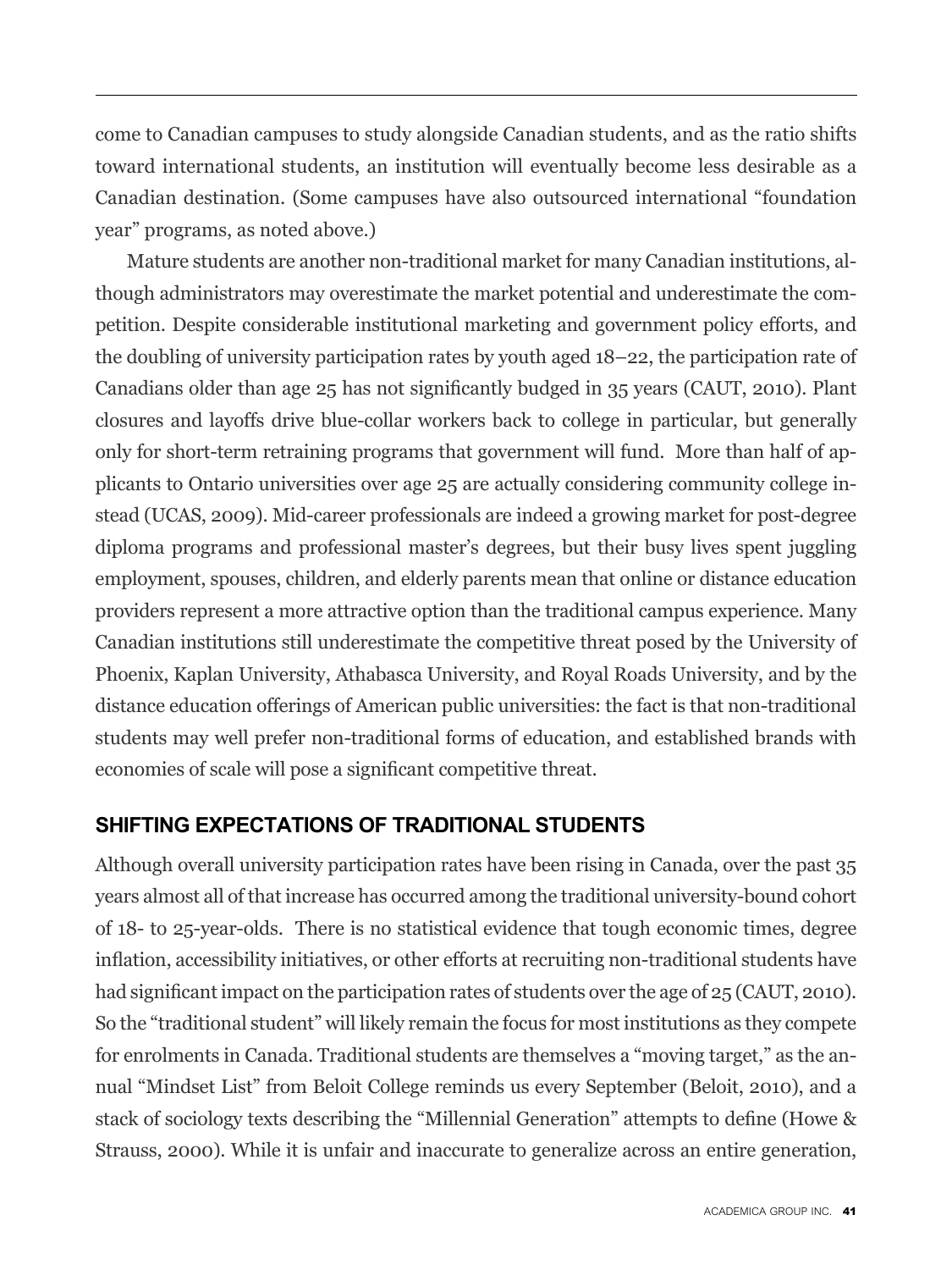there are some clear trends that will almost certainly continue to affect enrolment management professionals across Canada for years to come.

### *THE NEW CAREERISTS*

Students have become increasingly focused on career outcomes of their postsecondary education (UCAS, 2000–2010), and recent surveys have found that Canadian students are focused on finding interesting work, work-life balance, interesting co-workers and job security (Brainstorm, 2010). As a result, their dream employers are now governments, charities, and high-tech superstars Google, Apple, and Microsoft. Fully 57% of applicants indicate that careerist considerations drive their pursuit of higher education, compared to just 18% who cite a desire to pursue advanced study, and 14% who seek to develop themselves personally (UCAS, 2009). Application volumes to university programs in Ontario demonstrate that students respond within months to shifts in the labour market, losing interest in computer science or journalism as career opportunities are perceived to be in decline, and focusing on social work, nursing, and education when government employment appears most secure (OUAC, 2009).

There seems to be a movement among Canadian colleges, in particular, to meet the marketplace demand for career-oriented degree programs through applied degrees, joint and collaborative degrees, or even hybrid institutions like the University of Guelph-Humber or Seneca@York, which promise students the best of both worlds. Nine institutions in Ontario, Alberta, and B.C. have collectively established an organization called Polytechnics Canada to promote a middle path—degree-granting colleges and technical institutes that conduct applied research—even though their governments may not explicitly recognize them as "polytechnics" per se (Top Ten).

For decades, Canadian universities have been meeting student demand for more careeroriented, professional degree programs—but in recent years, some have been catering to student desires for career certainty by offering outcome "guarantees": the University of Calgary guarantees undergraduates will complete their program within four years; and the University of Regina guarantees employment in the student's chosen career within six months of graduation (provided that students uphold their end of a fairly comprehensive bargain). These guarantees serve to reinforce the rising tide of consumerism among PSE students, and reinforce the focus on completion and career returns, rather than quality of education or development of student character.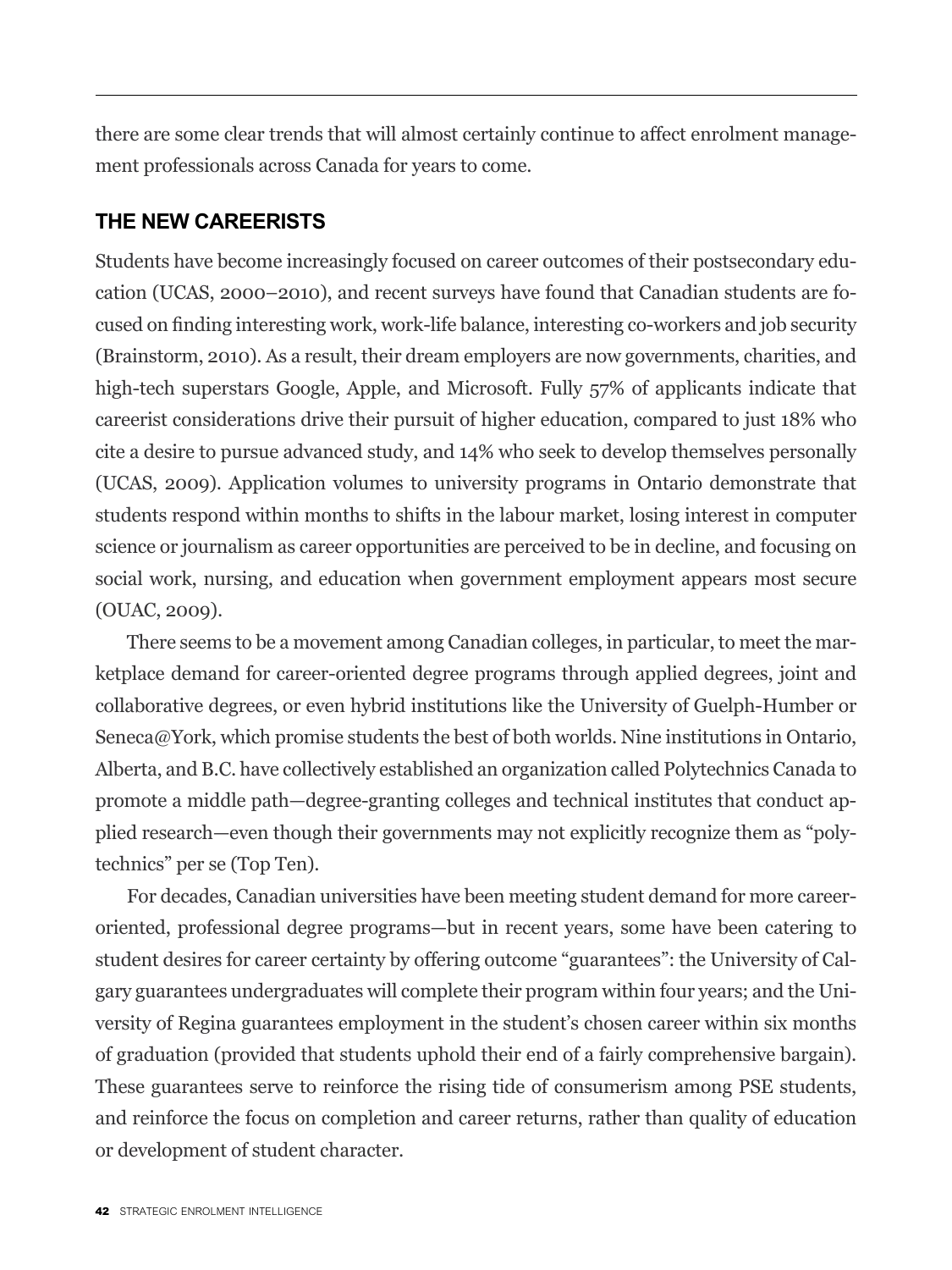# *BALANCING STUDY, EMPLOYMENT, AND CREATURE COMFORTS*

Students are increasingly seeking work-life-school balance, not an immersive or fully engaged student experience. Although most undergraduate students continue to enroll fulltime, the amount of paid employment they assume has risen steadily since 1976 (Motte, 2009). U.S. statistics have found in particular a rise in the percentage of college students working 20–24 hours per week at paid employment, and the U.S. National Center for Education Statistics has developed a special category for "part-time students who looked like full-time students" (NCES, 2004). As college and university students increasingly divide their time between studies and paid employment, hours spent studying declines (Babcock, 2010), time to degree completion rises (NCES, 2001), and, inevitably, student engagement and retention become more and more challenging.

Students' parents are increasingly well-educated, overprotective "helicopter parents," with apparently insatiable appetites for enhanced campus security, emergency notification systems, campus Webcams, and even tattle-tale vending machines (Top Ten). In the U.S., "College Parents of America" maintains a Web site, a blog called "Hoverings," and conducts an annual "Survey of College Parent Experiences." Some institutions have introduced parent-only tours and orientation programs, parent-specific Web sites, and formal "farewell" ceremonies to give parents the hint that they should cut the apron strings.

Student expectations for campus services are also rising, from pervasive Wi-Fi and luxurious computer commons to one-stop service centres, online registration, credit card tuition payments, and pet-friendly dorms. More and more institutions are constructing luxurious dorms with private bedrooms, much like students enjoy at home, or repurposing luxury hotels as residence space. Student admissions processes are becoming more flexible and responsive, from hand-held data collection during high school visits to personalized printon-demand viewbooks, from customizable Web portals for applicants to online previewing of residence rooms and roommates (Top Ten).

# *MORE AGGRESSIVE MARKETING*

Canadian colleges and universities have traditionally been conservative recruitment marketers: continuing education departments and MBA programs have been the biggest advertisers, while foundation and capital campaign purposes have driven many national branding campaigns. In most cases there has been a collegial respect for institutional catchment areas, and a desire to avoid expending public dollars in an escalating marketing "arms race"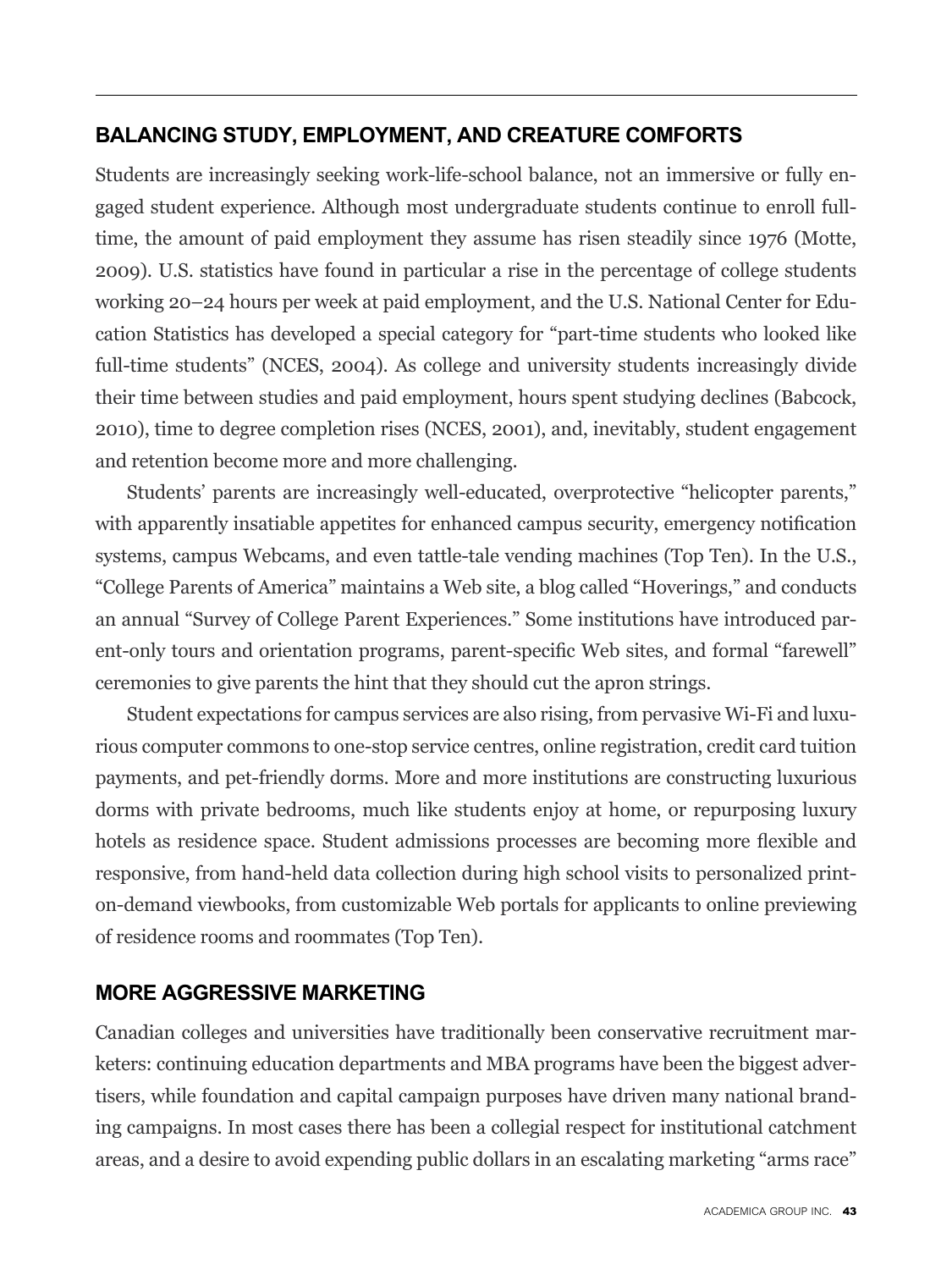with a zero-sum collective gain. Institutions have invested in detailed and insightful market research for well over a decade now, and increasingly have been attempting regional market share analysis and geotargeting, but to the casual observer, universities did not need to actively recruit students, and overt advertising would suggest a whiff of desperation.

In some ways, the marketing landscape started to change in 2004, when York University launched its "subway station domination" campaign—at the St. George TTC stop, immediately beneath the University of Toronto. Then in 2008, Lakehead University moved the bar for aggressive marketing still further, when it plastered downtown Toronto with its "Yale Shmale" teaser campaign, featuring a photo of then-president George Bush. (The campaign microsite explained that "graduating from an Ivy League university doesn't necessarily mean you're smart.")

Recent years have seen more examples of aggressive PSE marketing in Canada. In 2008, Colleges Ontario launched a mass media viral marketing campaign touting an imaginary pharmaceutical, "Obay," to emphasize to parents that their children should be permitted to consider college pathways to solid and lucrative careers. Later in 2008, Algoma University ran a Toronto-focused campaign for fictitious "Colossal University," denigrating its huge class sizes, impersonal attention to students, and "cookie-cutter" approach. (Algoma now uses a campaign focused on putting 681 km between you and your parents.) Memorial University of Newfoundland has blanketed transit routes to major university campuses across the country with advertisements for "graduate programs on the edge," and invites undergraduate applicants to "Rant Like Rick" in a video contest inspired by honorary graduate Rick Mercer. Brock University has clearly invested heavily in a national branding campaign featuring "Both Sides of the Brain." Lethbridge College has invited students to come to its "totally new'd" college (and assuring students "we'll explain to your parents").

Although the most obvious examples of aggressive advertising are originating in regions of Canada facing the steepest demographic declines, PSE advertising is also heating up in regions with intense competition among neighbouring institutions. Toronto's Centennial College has used grungy models in its advertising, explaining that "Einstein didn't own a hairbrush either," and that "The Freak shall inherit the Earth." Toronto's George Brown College tried to build a memorable brand on the slogan "Brown Gets You the Job," but was reportedly derailed by lawyers from United Parcel Service. Calgary's SAIT Polytechnic currently features senior citizens in its advertising, above the slogan "get a career you'll never want to leave," while Mount Royal University recently ran an airport-themed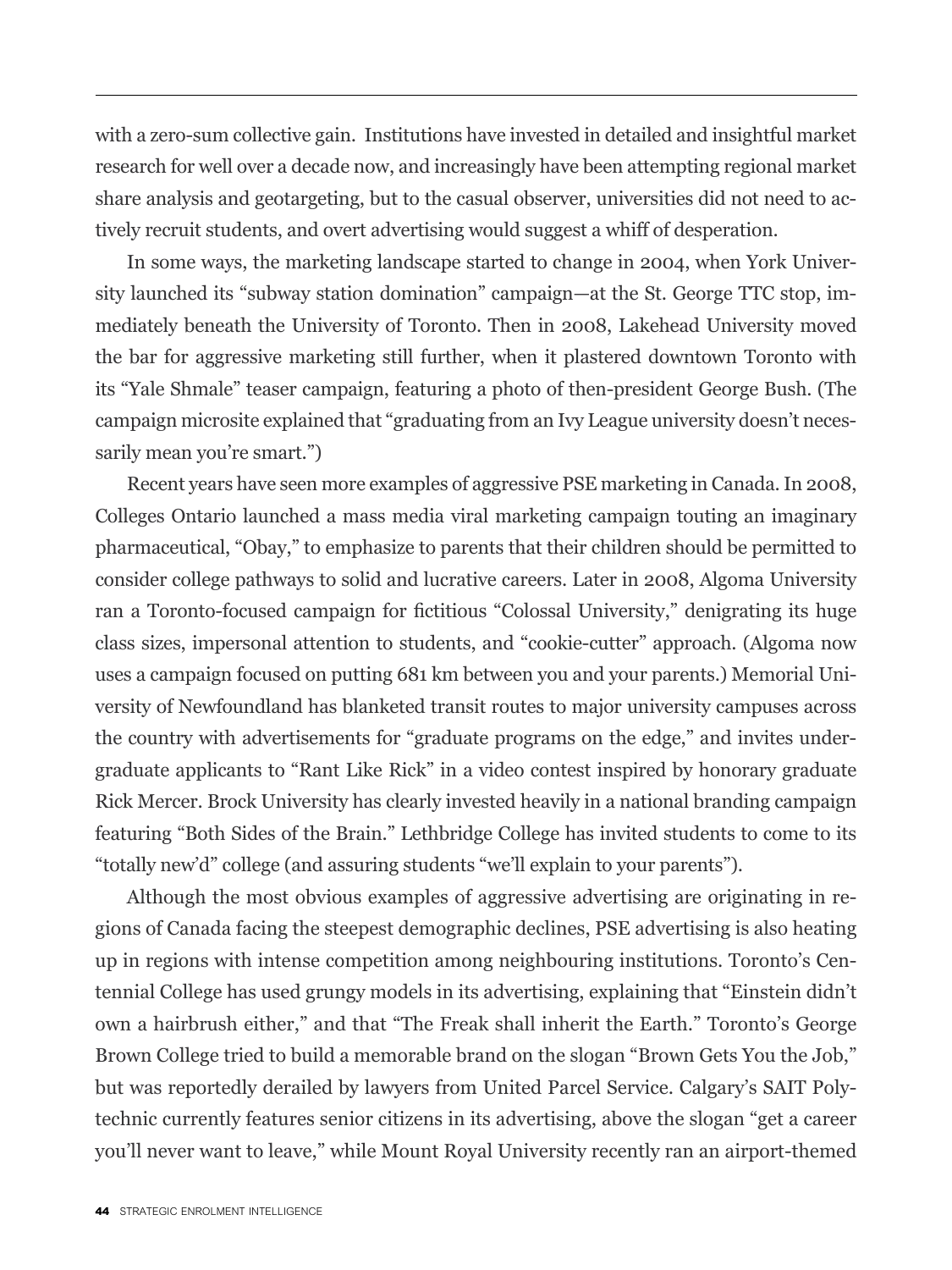campaign encouraging prospective students to "get on board" because "your future is about to take off" (Top Ten).

In 2010, two American universities launched what some detractors might call an even more unseemly approach to advertising higher education: the music video. In the wake of the immense popularity of High School Musical, Glee, and American Idol, Yale University surprised the Ivy League by launching a 16-minute student recruitment music video in January 2010. Hundreds of talented Yale students, alumni, and "recent grads working in the admissions department" sang, danced, and played musical instruments through a remarkably detailed introduction to the residential college system, Yale's libraries, student services, history, and program offerings. (A disclaimer at the conclusion of the video apparently attempts to distance the institution from the production of the video, but the admissions department was pivotal.) Shortly thereafter, in April 2010, the University of Delaware launched an 8-minute music video on YouTube, featuring an introduction in which the university's president and registrar explicitly endorse the music video project.

Canadian universities, ever more conservative than their U.S. counterparts, have not yet embraced the student recruitment music video as a form of marketing, but they have encouraged their students and student associations to create amateurish "lipdub" videos based on popular songs. In Canada, these lipdubs originated with the Université de Quebec a Montreal and Université Laval in 2009, and were followed in 2010 by Campus St-Jean in Edmonton, Brock University, Dalhousie Student Union, the Mount Allison Student Association, the University of Waterloo, and the University of Victoria (Top Ten). The videos do little to promote academic values or program offerings, but emphasize student spirit and the friendliness of the student association.

## *NEW COMPETITION FROM OLD INSTITUTIONS*

The competitive landscape for student recruitment is changing. Canadian colleges and universities are quick to identify their peer institutions and "aspirational set" as key competitors for student recruitment. Sometimes quantitative market research confirms that these institutions are in fact true competitors in the marketplace, but in many cases institutions are surprised to discover that their real competitors are less direct. In regions experiencing economic growth, the labour market is the biggest competitor for postsecondary students, who face a significant opportunity cost if they forgo employment to attend school full-time. In many jurisdictions, the primary competitor for a community college is the local univer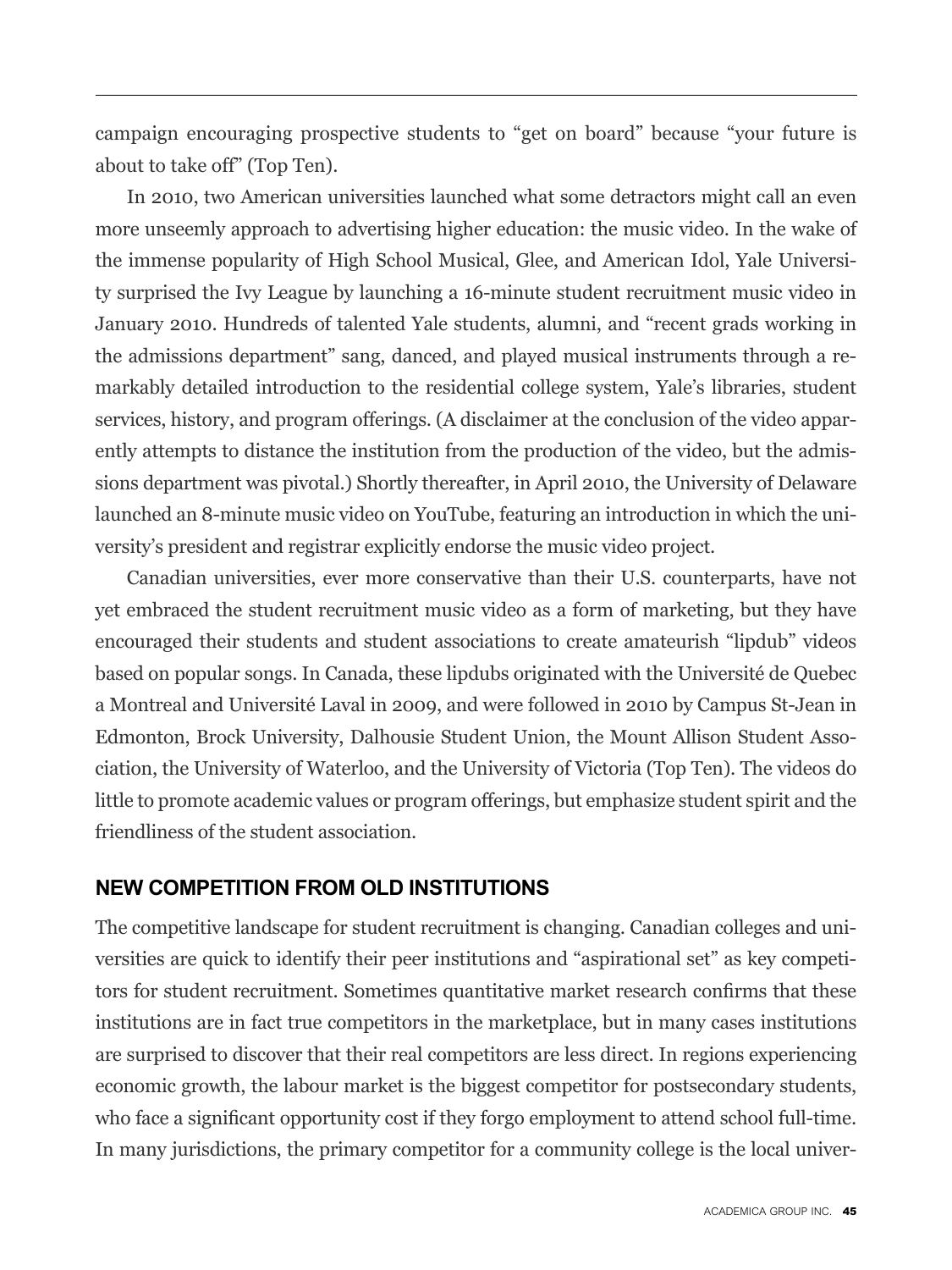sity, and likewise colleges are a serious consideration for about one-quarter of university applicants. In recent years, seven colleges in Alberta and B.C. have been redesignated as universities, transforming the competitive landscape and disrupting traditional transfer patterns (Top Ten). Nearly a dozen Ontario universities and colleges have announced plans to build new satellite campuses in the Greater Toronto Area to meet the projected enrolment demand, and a recent HEQCO report recommended that the province establish a new undergraduate teaching university in Toronto (HEQCO, 2009). The higher education landscape in Canada is not staying fixed, even for public institutions.

## *MULTINATIONAL FOR-PROFIT COMPETITORS*

Just as the Internet has proven to be a fundamentally disruptive technology for the music, newspaper, and magazine businesses, and may soon transform the book and movie industries, it has the potential to radically change any sector focused on the transfer of information that can be digitized. Higher education institutions will need to be alert to online competitors over the next decade, just as American institutions have been surprised to watch the sudden rise of the University of Phoenix and Kaplan University. In 2010, the University of Phoenix has more than 455,000 students (more than the entire enrolment of the "Big Ten" U.S. institutions), and 200 campuses across the U.S., Canada, Mexico, and internationally. The University of Phoenix generates almost \$4 billion in tuition revenue annually, and commits 23.5% of net revenue to marketing. Despite tuitions as much as twice the rate of public universities, American for-profit providers have seen immense enrolment growth in the wake of the recession: 2009 enrolment at the University of Phoenix was up 22% from 2008, and Kaplan saw enrolment increases of 28% on enrolment of more than 100,000 students. (In the wake of controversy over government financial aid, the University of Phoenix reported a 10% drop in enrolments over the summer of 2010.) The University of Phoenix has established several Canadian campuses, primarily in western Canada, and a new brand, Meritus University, in Fredericton (Top Ten). So far, traditional institutions perceive little threat, but upstart competitors are often dismissed by established players in their early days, only to grow into strong competitors years later.

Thus far, the social biases of Canadians (and of course government-subsidized tuitions) have insulated public institutions from their more nimble but less trusted for-profit competitors. But as students focus more and more on career outcomes as the only metric that matters, employers—not academic accreditation boards—will hold the balance of power. If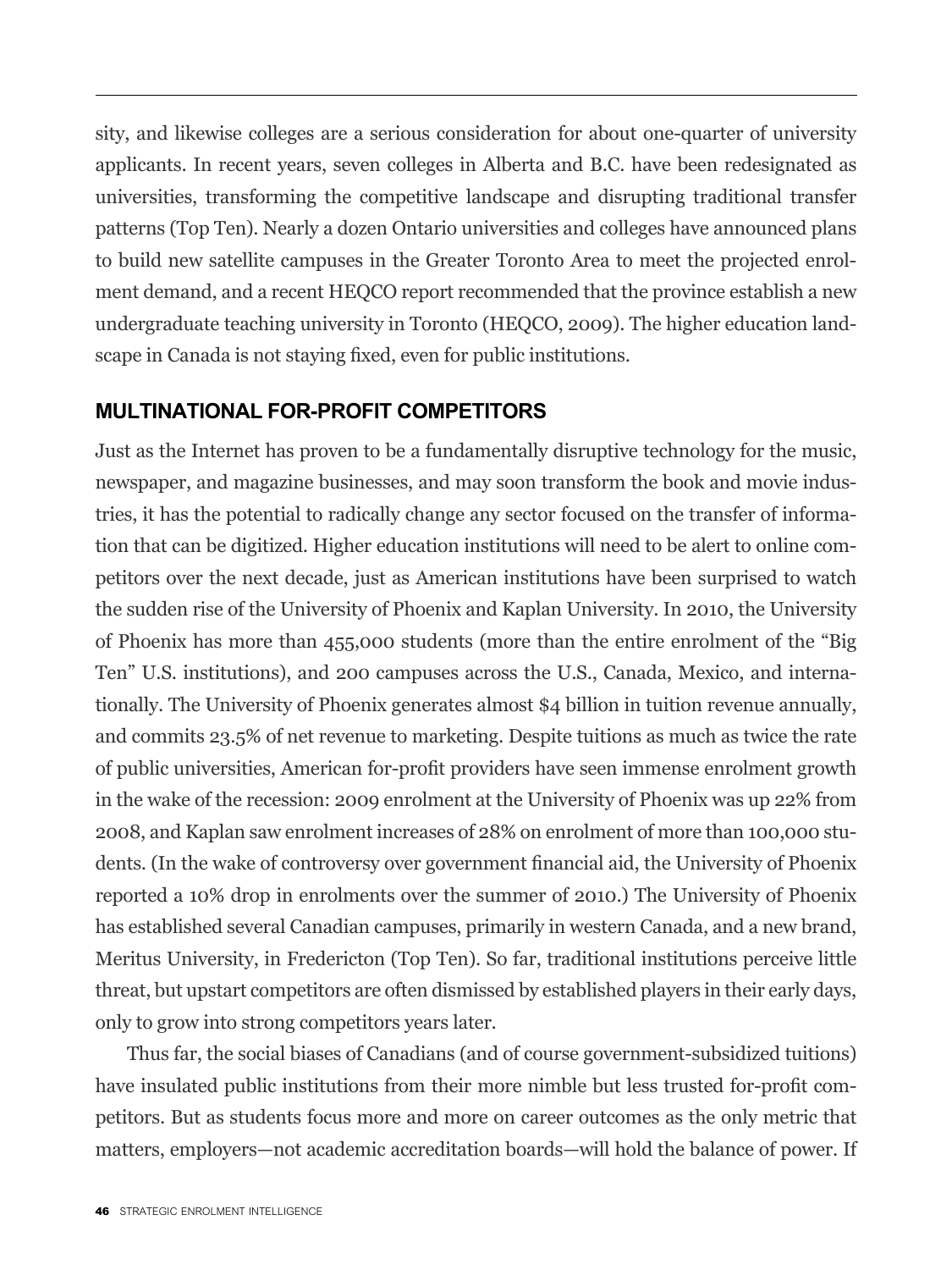Canadian employers respect a degree from an online or for-profit institution sufficiently, and students perceive more attractive program offerings or more convenient service or delivery options, significant enrolment could shift from traditional institutions to these new competitors, as they have in the U.S., despite tuition fee differentials. This is particularly true for the "non-traditional" students so many institutions hope to attract—mature students juggling busy lives, rural students far from a traditional campus, or even full-time undergraduates who simply want to juggle employment and work, and are fluent and comfortable in an online environment.

# *DISRUPTIVE TECHNOLOGIES*

The potentially disruptive power of the Internet on higher education should not be underestimated: online and for-profit institutions represent only the most conventional competitive threat as a result of the Web. For students seeking educational content, the Internet provides an incredible range of free options, from MIT's OpenCourseWare consortium to Webcast.Berkeley, and from iTunesU to TED.com. Lectures have been digitized, published, commoditized, and priced at free—all in the space of a few short years. Already, some traditional students on Canadian campuses report that they prefer to watch MIT lectures online, finding them more dynamic and comprehensible than their own professors. International studies are consistently proving that podcast lectures result in 15% better learning outcomes for students, are appreciated as an option by most students, and are in fact preferred by many students (Top Ten). Traditional lecture theatres may well become relics in the next few years; some campus planners are already reporting a focus on building smaller and more flexible learning spaces in new construction.

In 2010, experiments are just beginning with eTextbooks, iPads, and various tablet computers as part of the postsecondary curriculum. But as the traditional anchors of any campus—libraries and lecture halls—are distributed globally across the Web, these shifts will inevitably impact campus business models: institutions are no longer in the business of selling lectures to undergraduates, just as they have long since ceased to be in the business of preserving written books in libraries. The impact of eLearning will extend well beyond traditional humanities programs: instructors in SAIT Polytechnic's electrician apprenticeship program are already experimenting with delivering upper-year education electronically, and as surgeons increasingly direct surgical robots remotely via the Internet, someday even brain surgery could conceivably be taught in a virtual or simulated environment.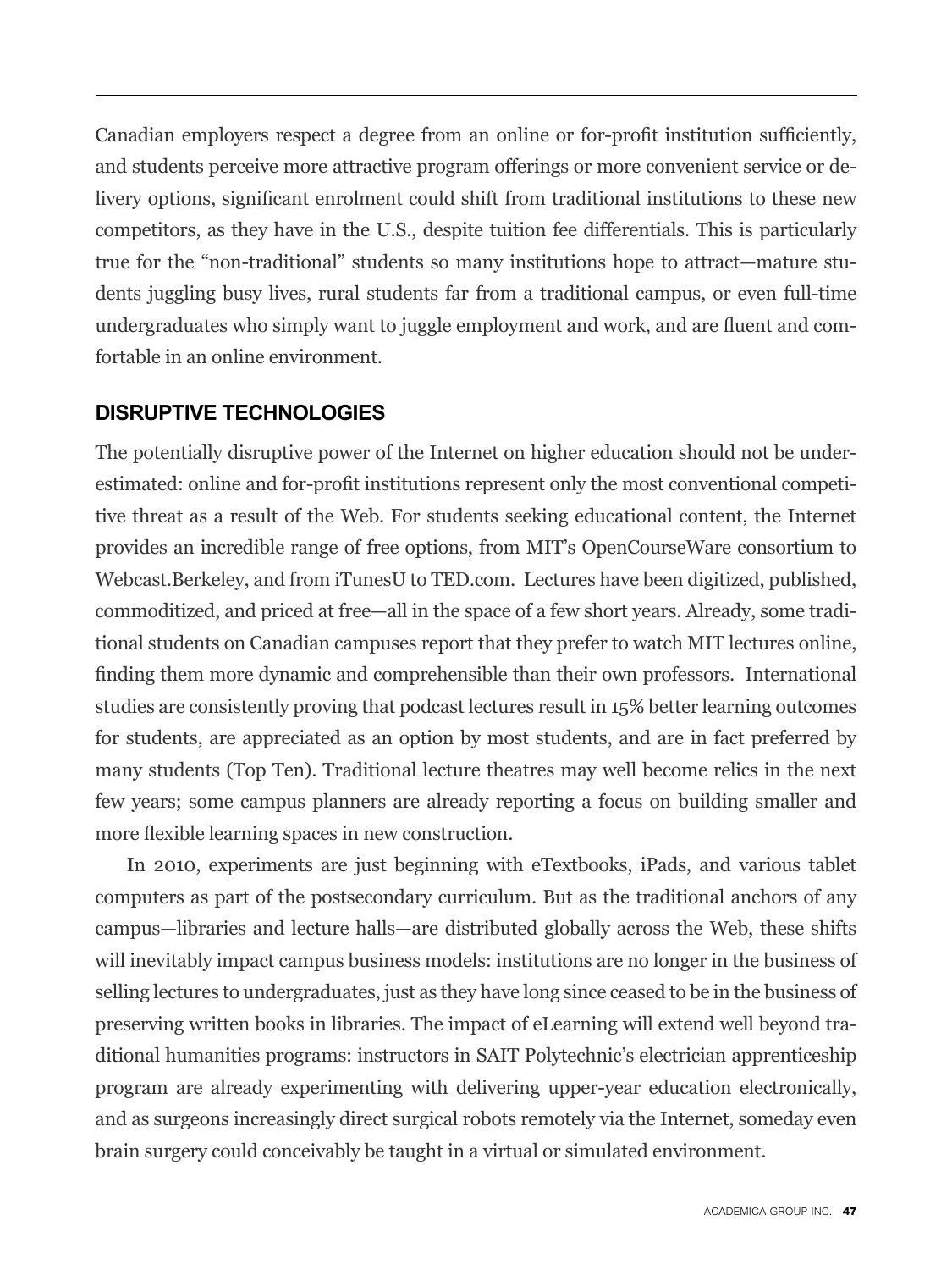#### *THE DISINTERMEDIATION OF HIGHER EDUCATION*

The biggest disruptive threat to any established knowledge industry is the "disintermediating" power of the Internet (Tapscott, 2006): people can get what they need directly from each other, without the need for intervening institutions (Li, 2008). Local booksellers experienced this power early on as Amazon and Indigo offered superior selection, price, and search capabilities. Kijiji and eBay have replaced the need for consignment shops (and perhaps soon, real estate agents). Even the mighty Encyclopedia Britannica appears to have lost the battle against Wikipedia, and the Oxford English Dictionary is relevant today only because it has an efficient online delivery mechanism (Top Ten).

Students can now obtain world-class lectures, textbooks, course outlines, and tests online without ever setting foot on a traditional campus. Open courseware makes course content available free online, anywhere in the world. The Internet already hosts eponymous institutions like the "Jack Welch MBA," "Trump University," and even Glenn Beck's "Beck University" (Top Ten). Dynamic and inspiring lecturers can easily reach an online audience as "free agents," without institutional support. "Wiki" Web sites are appearing to allow students to socially network among themselves, helping each other learn course content. (These include Cramster.com, UniversityJunction, Peer2Peer University, and even Stanford University's Engineering program.)

The next step in the disintermediation of higher education is the dawn of "Open Teaching," in which faculty are also available to students online, at no charge. Many faculty at traditional institutions are already allowing non-students to audit their online courses for free. An experimental Web site launched in the fall of 2009 is formalizing and expanding on the open teaching model: the University of the People (UoPeople. com) offers students open courseware, social networking among themselves, and access to volunteer faculty. In its first year, UoPeople has just two hundred students from 50 countries, in business and information technology programs, but it aims to revolutionize global higher education by offering university degrees to students in developing countries, virtually for free: it declares it will be "the world's first tuition-free, online academic institution dedicated to the global advancement and democratization of higher education." (In the pilot program, students enrol for \$15 and pay \$100 to take the final exam.) UoPeople is seeking full-blown degree-granting accreditation in the U.S., and aims for 10,000 students by 2014—about the size of the University of Phoenix back in 1990. UoPeople is no lightweight, either: it was founded by Israeli multi-millionaire Shai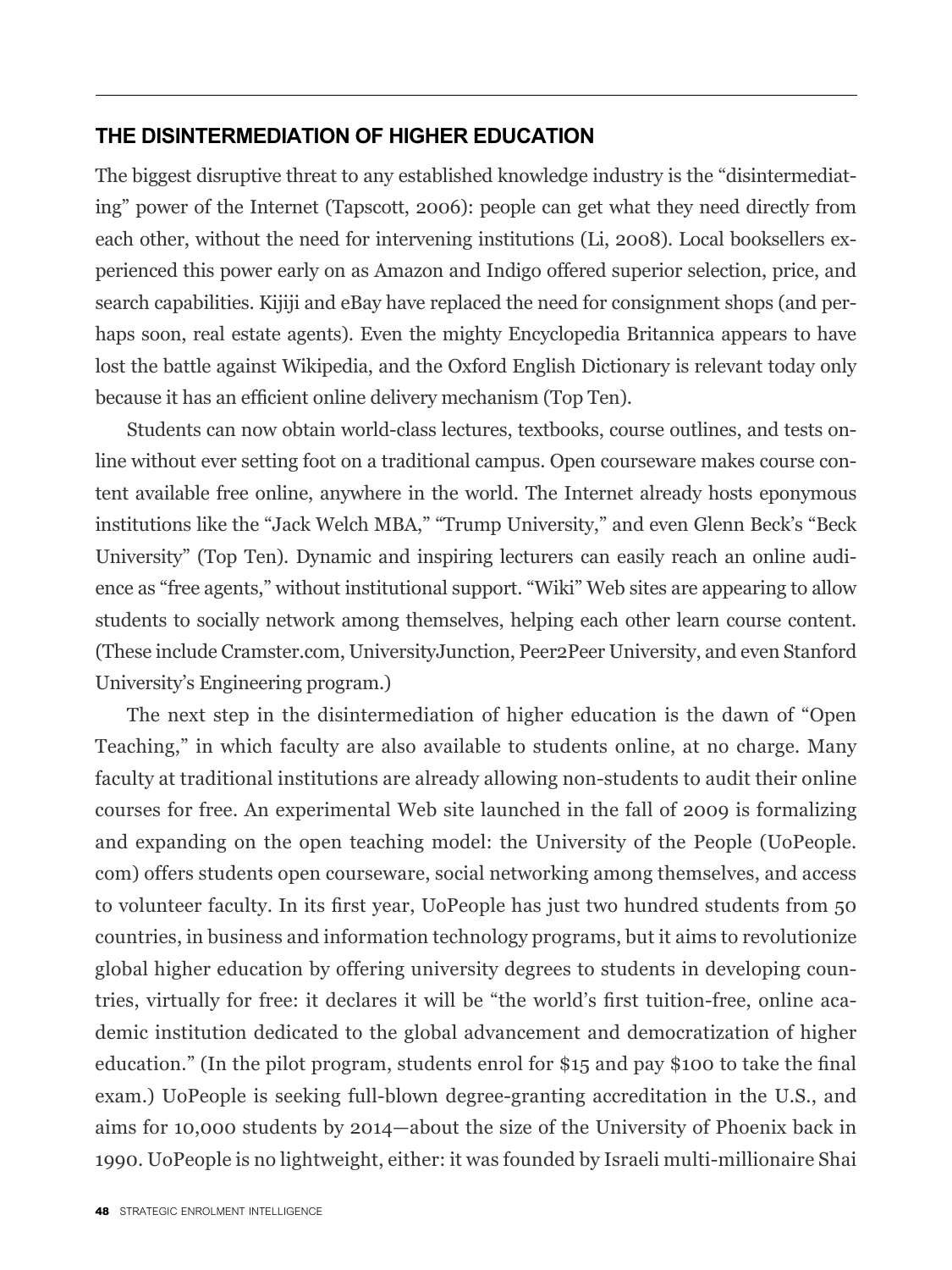Reshef, who sold previous online institutions to Kaplan and Laureate Education, and is currently chairman of Cramster.com.

## *FACING A RAPIDLY-CHANGING ENVIRONMENT*

The Internet's disruption of the music and newspaper industries took more than 15 years, and the full impact of disintermediation on higher education will likely take even longer, because traditional institutions still enjoy a virtual monopoly on degree credentials in Canada. But just because technological change has not yet transformed the business model of a campus, does not mean it will not do so in the years ahead. Bill Gates, founder of Microsoft, famously wrote:

We always overestimate the change that will occur in the next two years and underestimate the change that will occur in the next ten. Don't let yourself be lulled into inaction. (Gates, 1995)

In the face of evolving competition, steadily shifting student expectations, budget constraints, unpredictable political interference, transformations in the workforce, globalization, and technological change, Canadian college and university leaders need to be alert to emerging threats and opportunities—but they must also nurture a nimble, entrepreneurial, and innovative campus culture. Forward-looking institutions will need to challenge longheld assumptions about program offerings, delivery methods, physical plant, and student services. In the increasingly global landscape of higher education, future success will belong to those institutions that possess unique vision, are unafraid of change, and boldly find new ways to meet the sometimes contradictory demands of students, scholars, government, and the economy.

#### *REFERENCES*

*AUCC (2007). Trends in Higher Education, Vols. 1–3. Ottawa: Association of Universities and Colleges of Canada. Available at www.aucc.ca.* 

Babcock, Phillip and Mindy Marks (2010). *Leisure College USA: The Decline in Student Study Time.* American Enterprise *Institute for Public Policy Research.*

*Beloit College (1998–2010). Beloit College Mindset List, available annually at www.Beloit.edu/mindset* 

*Berger, J. and Motte, Anne (2007). Mind the Access Gap: Breaking Down Barriers to Post-Secondary Education. Canada Millennium Scholarship Foundation.*

*Brainstorm Consulting (2010). From Learning to Work, national survey of 16,000 Canadian college and university students.*